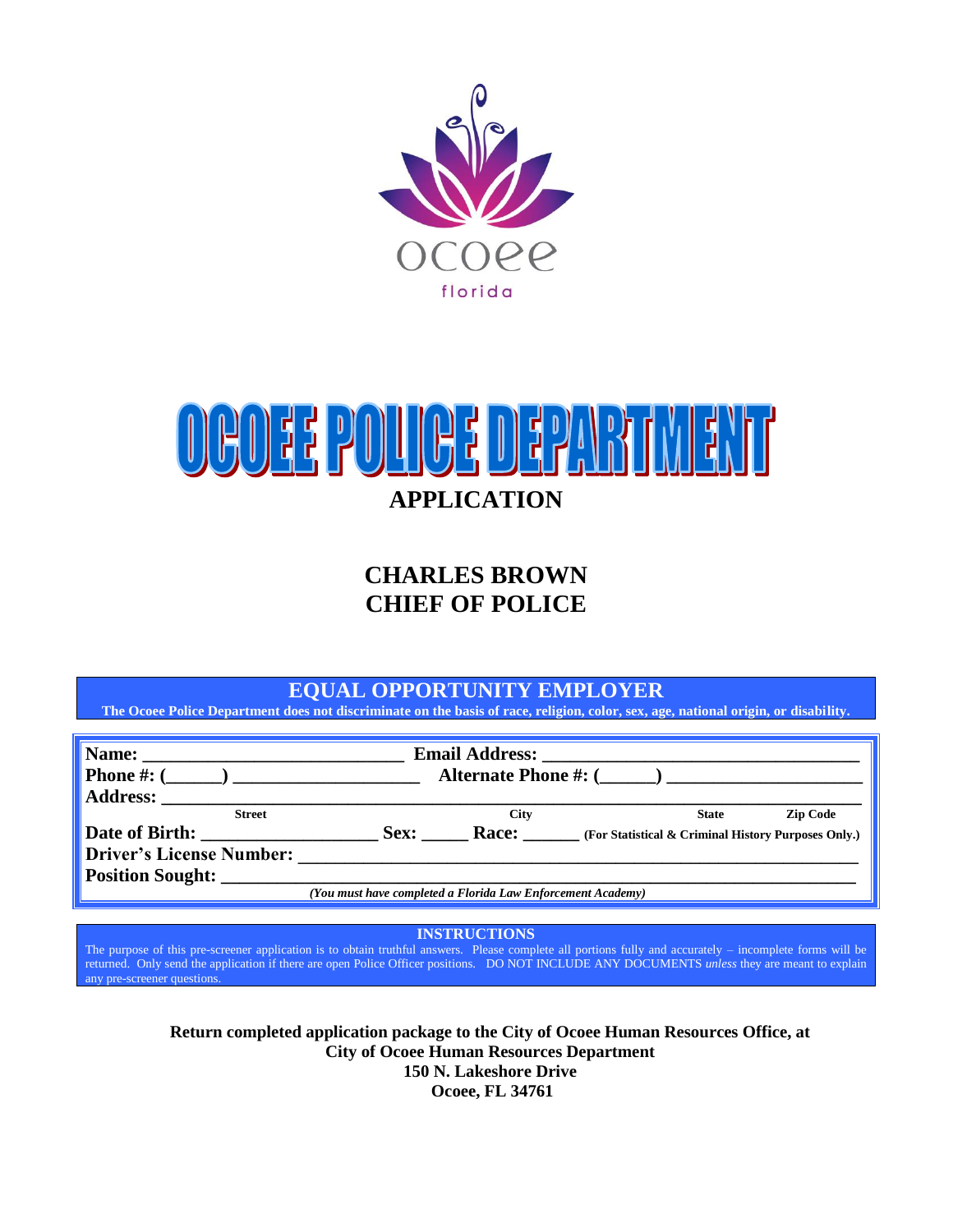## **CRITERIA –**

#### 1. \_ Yes \_ No Have you ever used marijuana?

- a. If yes, how many times?  $\frac{1}{\sqrt{1-\frac{1}{2}}}\left\vert \frac{1}{\sqrt{1-\frac{1}{2}}}\right\vert$
- b. If yes, when was the last time?

#### 2. \_ Yes \_ No Have you ever used any other illegal drug (including anabolic steroids or a prescription not prescribed to you)?

- a. If yes, how may time?
- b. If yes, when was the last time?
- c. If yes, what types?
- 3. \_ Yes \_ No Have you ever been involved in the sale of any illegal drug?
- 4. \_ Yes \_ No Have you ever used an illegal drug (no matter how many times or how long ago), while in a law enforcement or prosecutorial position, or in a position which carries with it a high level of responsibility or public trust?
- 5. \_ Yes \_ No Do you currently use tobacco products?
- 6. \_ Yes \_ No If you currently use tobacco products are you willing to discontinue  $use?**$

**\*\***As a condition of employment under the Collective Bargaining Agreement all employees must be free of tobacco use and must remain continually free of any tobacco use as a requirement for continued employment with the City of Ocoee Police Department.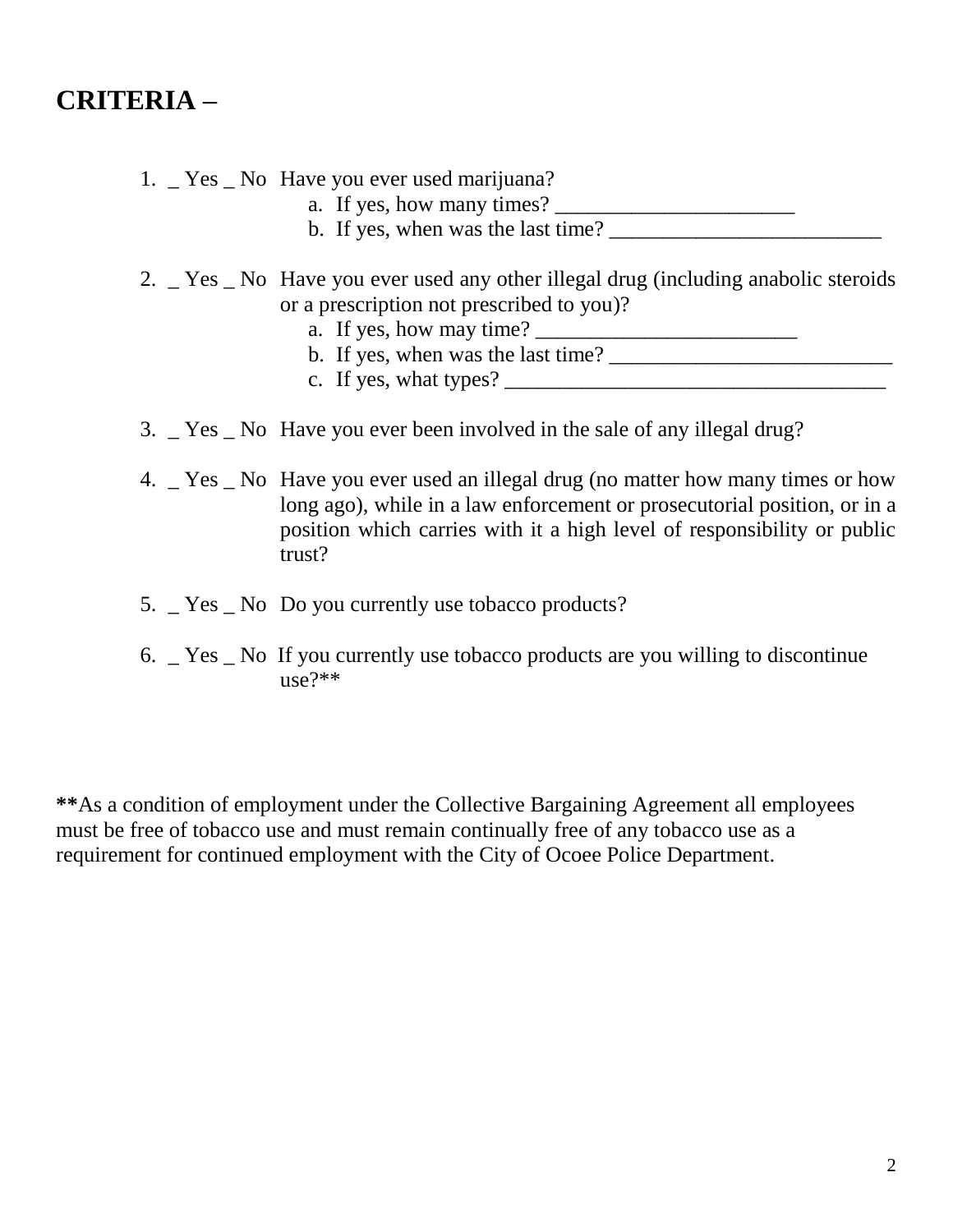#### **ACADEMY RECORD:** *(This Section to be completed by those seeking a Certified Position of Police Officer.)*

| 1. $Yes$ No     | Have you attended a Florida LEO academy? If Yes, provide the name of the academy               |
|-----------------|------------------------------------------------------------------------------------------------|
|                 | and your scheduled date of graduation.                                                         |
| 2. $Yes$ No     | Is your Florida Certificate in "active" status? If not, please explain why.                    |
| $3.$ $Yes$ $No$ | Have you received your Florida Law Enforcement certification? If Yes, provide type of          |
|                 | academy and your date of graduation. (For example: basic, proficiency training,<br>crossover.) |
| 4. $Yes$ No     | Have you passed the State of Florida Examination? If Yes, provide the date.                    |
| 5. $Yes$ No     | Have you completed the Level 1 and 2 Screening Process with the Ocoee Police Testing           |
|                 | Center? If Yes, when?                                                                          |
| 6. $Yes$ No     | Has a background investigation been conducted on you, either currently or previously? If       |
|                 | Yes, when? And through what Agency?                                                            |

#### **You must be able to answer "yes" to questions 7-9 in order to be considered:**

|  | 7. Pres No Are you at least 19 years of age?               |
|--|------------------------------------------------------------|
|  | 8. Yes No Are you a United States Citizen?                 |
|  | 9. _ Yes _ No Do you possess a High School Diploma or GED? |

#### **You must be able to answer "no" to questions 10 - 24 in order to be considered:**

| $10.$ $\_\text{Yes}$ $\_\text{No}$ | Has your driver's license been suspended within the past year?                                                              |
|------------------------------------|-----------------------------------------------------------------------------------------------------------------------------|
| $11.$ Yes $\_$ No                  | Have you received 3 or more moving traffic violations in the past year?                                                     |
| $12.$ $\_\text{Yes}\_\text{No}$    | Have you used, possessed, or cultivated any illegal controlled substance within the past 3<br>years?                        |
| $13.$ $\_\text{Yes}\_\text{No}$    | Have you ever been convicted of a felony?                                                                                   |
| $14.$ $\_\text{Yes}\_\text{No}$    | Have you ever been adjudged or found to be in contempt of court?                                                            |
| $15.$ $\_\text{Yes}$ $\_\text{No}$ | Have you ever been convicted of a misdemeanor involving moral turpitude, false<br>statements, perjury or domestic violence? |
| $16.$ Yes $\_$ No                  | If employed by a law enforcement or corrections agency, are you now under internal<br>investigation?                        |
| $17.$ Yes $\_$ No                  | Have you ever resigned as a law enforcement officer while being investigated criminally<br>or administratively?             |
| $18.$ $\_\text{Yes}$ $\_\text{No}$ | Have you ever resigned from any position after being informed that you were going to be<br>disciplined or terminated?       |
| 19. $Yes$ No                       | Have you had more than 3 traffic tickets within the last 3 years? (Not including<br>parking tickets.)                       |
| $20.$ Yes $\_$ No                  | Have you had more than 10 traffic tickets in the last 10 years? (Not including parking<br>tickets.)                         |
| $21.$ Yes $\_$ No                  | Have you ever been charged with DUI within the last 10 years?                                                               |
| $22.$ Yes $\_$ No                  | Has your driver's license ever been suspended or revoked?                                                                   |
| $23.$ $\_\text{Yes}\_\text{No}$    | Have you ever been arrested, charged, or convicted of a felony or misdemean or?                                             |
| 24. $Yes$ No                       | Have you ever been involved in the sale of any illegal drug?                                                                |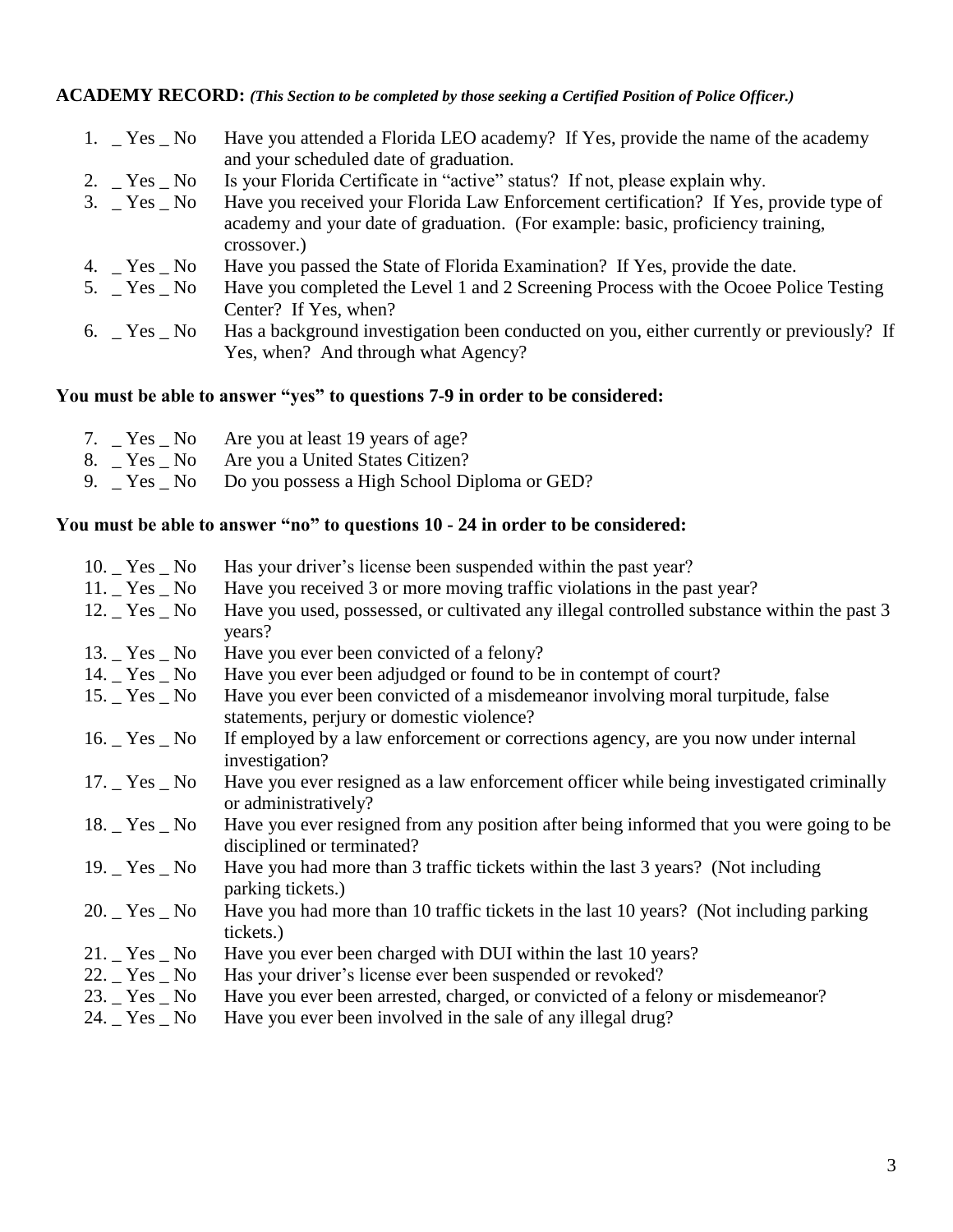#### **EMPLOYMENT HISTORY –**

If you answer "yes" to any of the following, you must attach a full explanation before your application will be considered.

- 25. \_ Yes \_ No Have you ever been disciplined by any current or past employer(s)? (List each discipline, employer, and dates.)
- 26. \_ Yes \_ No Have you ever been terminated or asked to resign from any job? (List each employer, reason and dates.)

#### **CRIMINAL HISTORY –**

If you answer "yes" to any of the following, you must attach a full explanation before your application will be considered.

- 27. \_ Yes \_ No Have you ever been arrested, received a notice to appear, charged, convicted, pled nolo contendre or pled guilty to any criminal violation, regardless if the record was sealed or expunged?
- 28. Yes No Have you ever taken anything from an employer without proper permission?
- 29. Yes No Have you ever been documented as being affiliated with a gang or militant group that would bring discredit to the Ocoee Police Department? If yes, please explain, and include details of how long you were involved: \_\_\_\_\_\_\_\_\_\_\_\_\_\_\_\_\_\_\_\_\_\_\_\_\_\_\_\_\_\_\_\_\_\_

\_\_\_\_\_\_\_\_\_\_\_\_\_\_\_\_\_\_\_\_\_\_\_\_\_\_\_\_\_\_\_\_\_\_\_\_\_\_\_\_\_\_\_\_\_\_\_\_\_\_\_\_\_\_\_\_\_\_\_\_\_\_\_\_\_\_\_\_\_\_\_\_

\_\_\_\_\_\_\_\_\_\_\_\_\_\_\_\_\_\_\_\_\_\_\_\_\_\_\_\_\_\_\_\_\_\_\_\_\_\_\_\_\_\_\_\_\_\_\_\_\_\_\_\_\_\_\_\_\_\_\_\_\_\_\_\_\_\_\_\_\_\_\_\_

\_\_\_\_\_\_\_\_\_\_\_\_\_\_\_\_\_\_\_\_\_\_\_\_\_\_\_\_\_\_\_\_\_\_\_\_\_\_\_\_\_\_\_\_\_\_\_\_\_\_\_\_\_\_\_\_\_\_\_\_\_\_\_\_\_\_\_\_\_\_\_\_ \_\_\_\_\_\_\_\_\_\_\_\_\_\_\_\_\_\_\_\_\_\_\_\_\_\_\_\_\_\_\_\_\_\_\_\_\_\_\_\_\_\_\_\_\_\_\_\_\_\_\_\_\_\_\_\_\_\_\_\_\_\_\_\_\_\_\_\_\_\_\_\_

30. \_ Yes \_ No Do you have an account on any social networking site (i.e. Myspace, Facebook, etc.), or any website that you frequent or blog? If so, please provide the account name, screen name, and all permissions to view:

If you answered Yes to any question  $25 - 30$  inclusive, please give complete details relating to the incident(s). Failure to do so may exclude you from further consideration: \_\_\_\_\_\_\_\_\_\_\_\_\_\_\_\_\_\_\_\_\_\_\_\_\_\_\_\_

\_\_\_\_\_\_\_\_\_\_\_\_\_\_\_\_\_\_\_\_\_\_\_\_\_\_\_\_\_\_\_\_\_\_\_\_\_\_\_\_\_\_\_\_\_\_\_\_\_\_\_\_\_\_\_\_\_\_\_\_\_\_\_\_\_\_\_\_\_\_\_\_\_\_\_\_\_\_\_\_\_\_\_\_\_\_\_ \_\_\_\_\_\_\_\_\_\_\_\_\_\_\_\_\_\_\_\_\_\_\_\_\_\_\_\_\_\_\_\_\_\_\_\_\_\_\_\_\_\_\_\_\_\_\_\_\_\_\_\_\_\_\_\_\_\_\_\_\_\_\_\_\_\_\_\_\_\_\_\_\_\_\_\_\_\_\_\_\_\_\_\_\_\_\_ \_\_\_\_\_\_\_\_\_\_\_\_\_\_\_\_\_\_\_\_\_\_\_\_\_\_\_\_\_\_\_\_\_\_\_\_\_\_\_\_\_\_\_\_\_\_\_\_\_\_\_\_\_\_\_\_\_\_\_\_\_\_\_\_\_\_\_\_\_\_\_\_\_\_\_\_\_\_\_\_\_\_\_\_\_\_\_ \_\_\_\_\_\_\_\_\_\_\_\_\_\_\_\_\_\_\_\_\_\_\_\_\_\_\_\_\_\_\_\_\_\_\_\_\_\_\_\_\_\_\_\_\_\_\_\_\_\_\_\_\_\_\_\_\_\_\_\_\_\_\_\_\_\_\_\_\_\_\_\_\_\_\_\_\_\_\_\_\_\_\_\_\_\_\_

**I CONFIRM THAT ALL THE INFORMATION ABOVE IS TRUE AND CORRECT. I UNDERSTAND THAT ANY FALSE OR DECEPTIVE INFORMATION, OR INFORMATION INTENTIONALLY OMITTED ABOUT MY SUITABILITY WILL BE CONSIDERED SUFFICIENT CAUSE FOR THE CITY OF OCOEE TO WITHDRAW MY APPLICATION FROM THE PROCESS.**

**Signature:**  $\qquad \qquad$   $\qquad \qquad$  Date:

\_\_\_\_\_\_\_\_\_\_\_\_\_\_\_\_\_\_\_\_\_\_\_\_\_\_\_\_\_\_\_\_\_\_\_\_\_\_\_\_\_\_\_\_\_\_\_\_\_\_\_\_\_\_\_\_\_\_\_\_\_\_\_\_\_\_\_\_\_\_\_\_ (Individuals that have been documented as being affiliated with a gang or militant group will be considered on a case by case basis).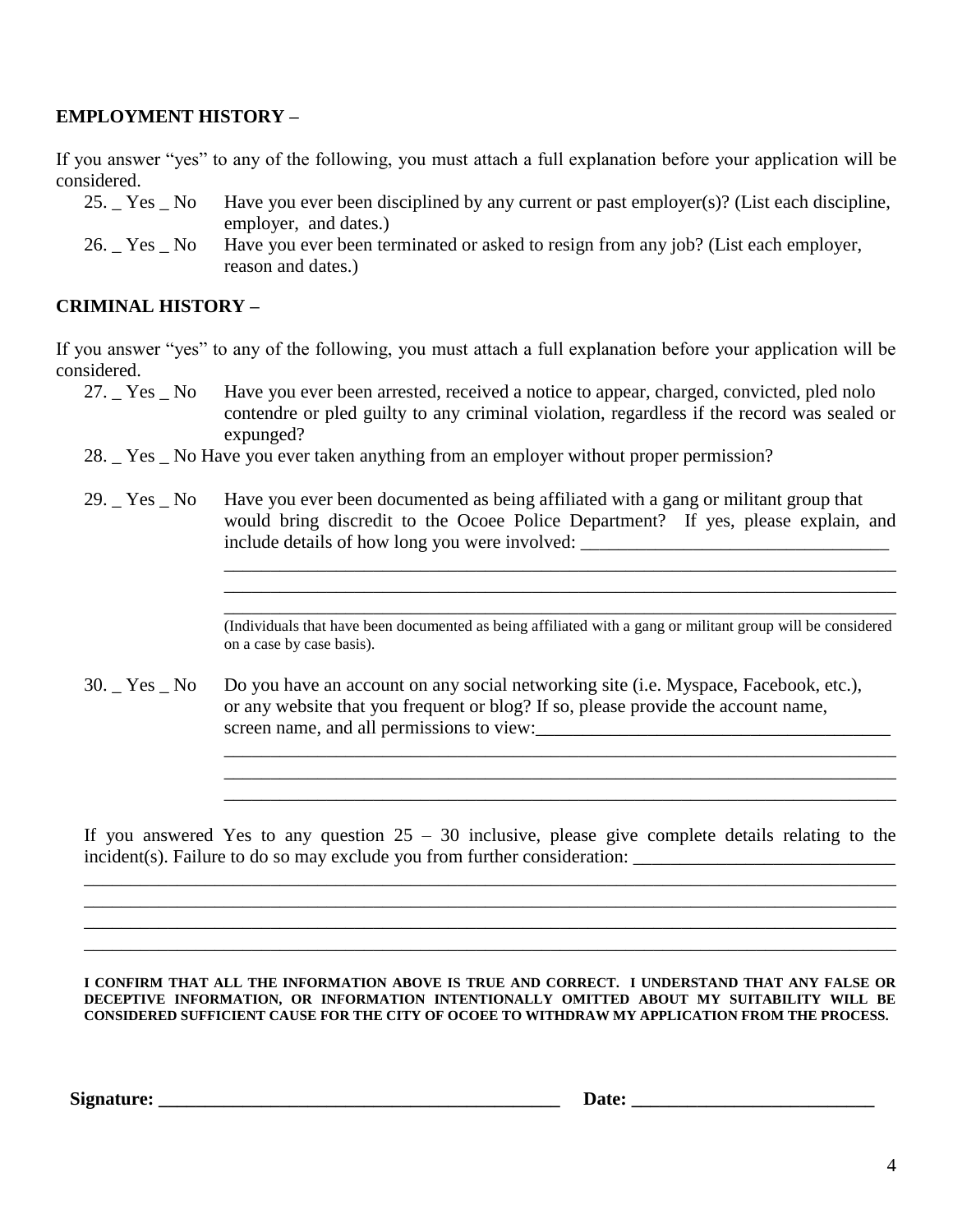## **Frequently Asked Questions:**

- Q: How long does it take for my application to be screened?
- A: Approximately 60 days.
- Q: Can I call and find out the status of my application or processing?
- A: No.
- Q: How long does it take to complete the testing/processing?
- A: The amount of time varies. For Police Officer Candidate 60 days.
- Q: Will I be notified if I am not selected for the position?
- A: Yes, you will receive a letter.
- Q: When can I apply again?
- A: During the next hiring cycle, if you have not received a disqualification letter.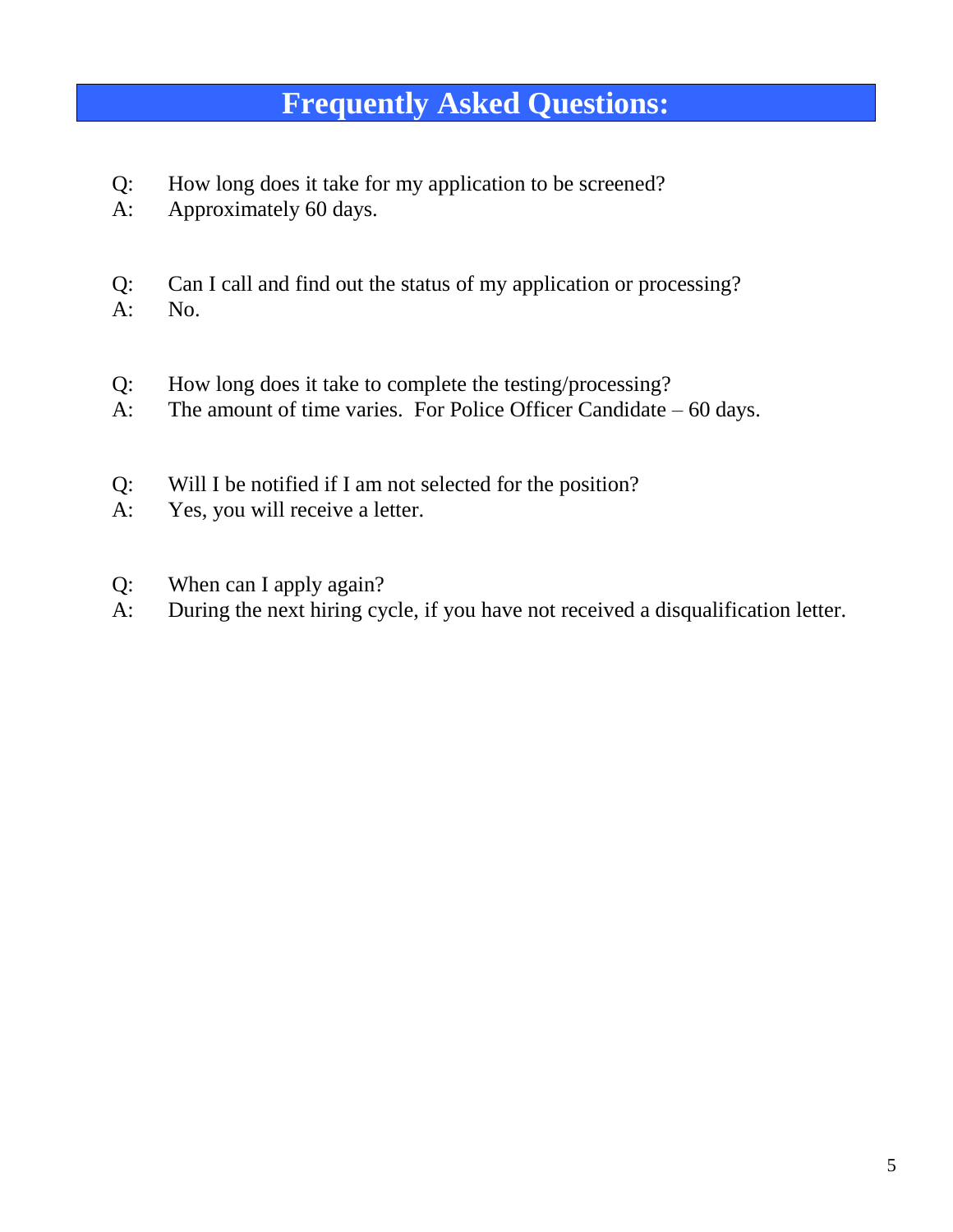# APPUGANT **GONFIDENTIALITY REQUEST**

#### **ONLY INDIVIDUALS WHO HAVE PREVIOUSLY BEEN EMPLOYED IN A LAW ENFORCEMENT CAPACITY OR ARE CURRENTLY EMPLOYED AS A LAW ENFORCEMENT OFFICER ARE REQUIRED TO COMPLETE THIS FORM**

Please initial the paragraph(s) that express your preference regarding the public inspection requirements of the Florida Public Records Law.

- Please maintain the confidentiality of my home address, any photographs attached hereto, telephone numbers, and social security number provided on this application for employment
- Also, if applicable, please maintain the confidentiality of my spouse and child(ren)'s home address, photographs, telephone numbers and social security numbers and place of employment; also, the names and locations of schools, and/or daycare facilities attended by my child(ren).
	- All information contained within this application for employment, as well as any document attached hereto, including photographs, may be provided for review to any individual or agency requesting to examine the same.

**Signature:**  $\blacksquare$ 

**THIS FORM IS PROVIDED IN COMPLIANCE WITH FLORIDA PUBLIC RECORDS LAW, SECTION 119.07(3)(i), FLORIDA STATUTES (2003).**

**PLEASE RETURN THIS APPLICATION TO:**

**OCOEE HUMAN RESOURCES DEPARTMENT 150 N. Lakeshore Drive Ocoee, FL 34761 407-905-3154**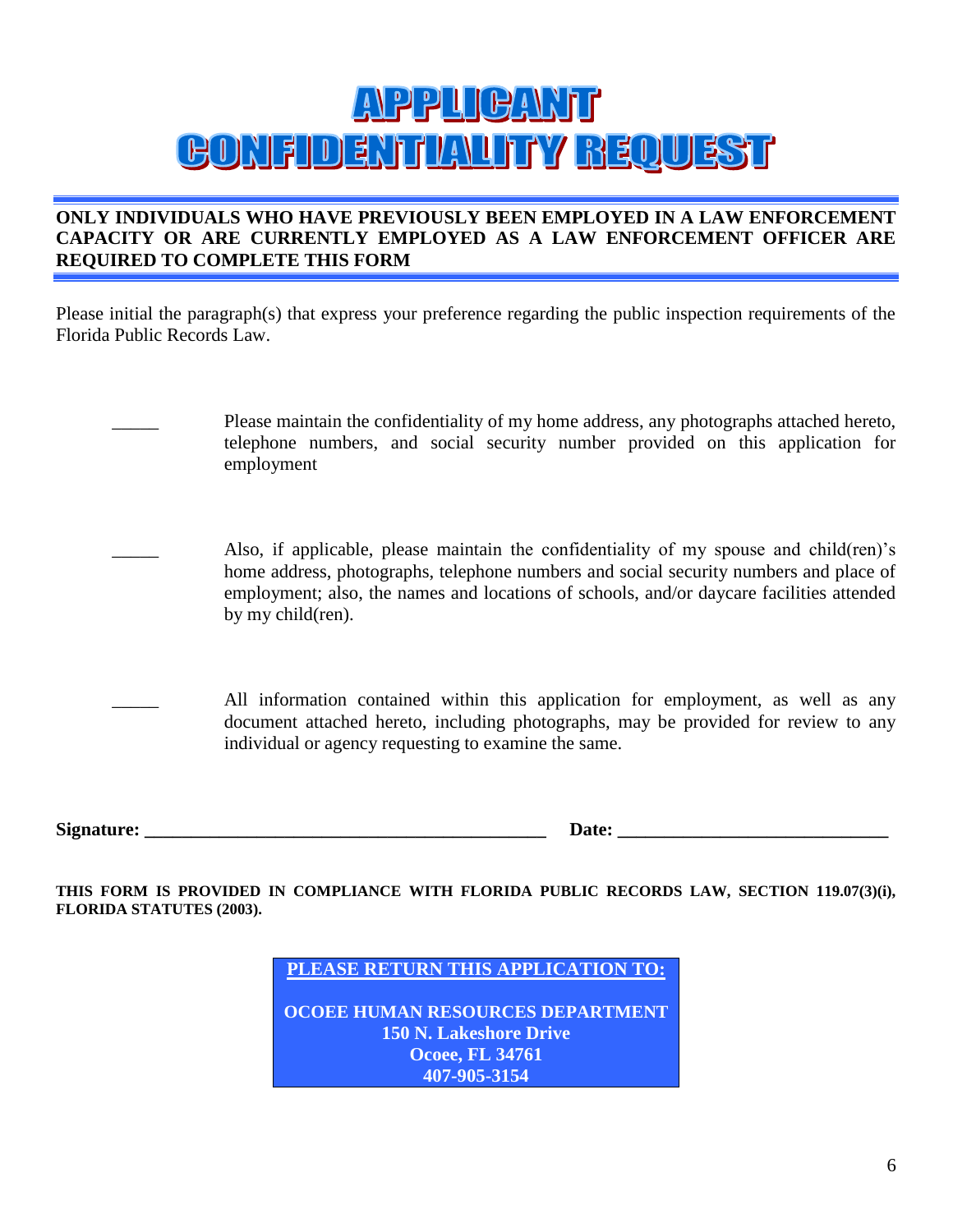

## **OCOEE POLICE DEPARTMENT**

#### **REQUIREMENTS:**

- U. S. Citizen (born or naturalized)
- High school graduate, or equivalent
- No felony convictions
- No misdemeanor convictions or involving moral turpitude
- Pass the following  $-$

Written Examination Background Investigation

Oral Interview Psychological Examination

Medical Examination Drug Screen

Polygraph/Computer Voice Stress Analysis Examination

Florida driver's license by time of employment

#### **BENEFITS:**

- Salary: Police Officer
- Starting Pay: See Ocoee Police CBA (http://ocoee.org/Departments/HR/CollectiveBargaining.htm) Education Incentive Pay:

| <b>Associate Degree</b> | \$30.00 per month |
|-------------------------|-------------------|
| <b>Bachelor Degree</b>  | \$80.00 per month |

- Excellent pension plan(3% multiplier per year)
- Overtime
- 11 paid vacation days
- Medical plan
- Uniforms and equipment are provided
- Promotional opportunities
- Opportunities for specialization:

Detective School Resource Officer

- Motorcycle/Traffic K-9
- Community Relations Vice/Narcotics Unit
- Tuition reimbursement program

| Pick up an application at: | City of Ocoee Human Resources |
|----------------------------|-------------------------------|
|                            | 150 N. Lakeshore Drive        |
|                            | Ocoee, FL 34761               |

THE CITY OF OCOEE IS AN EQUAL OPPORTUNITY EMPLOYER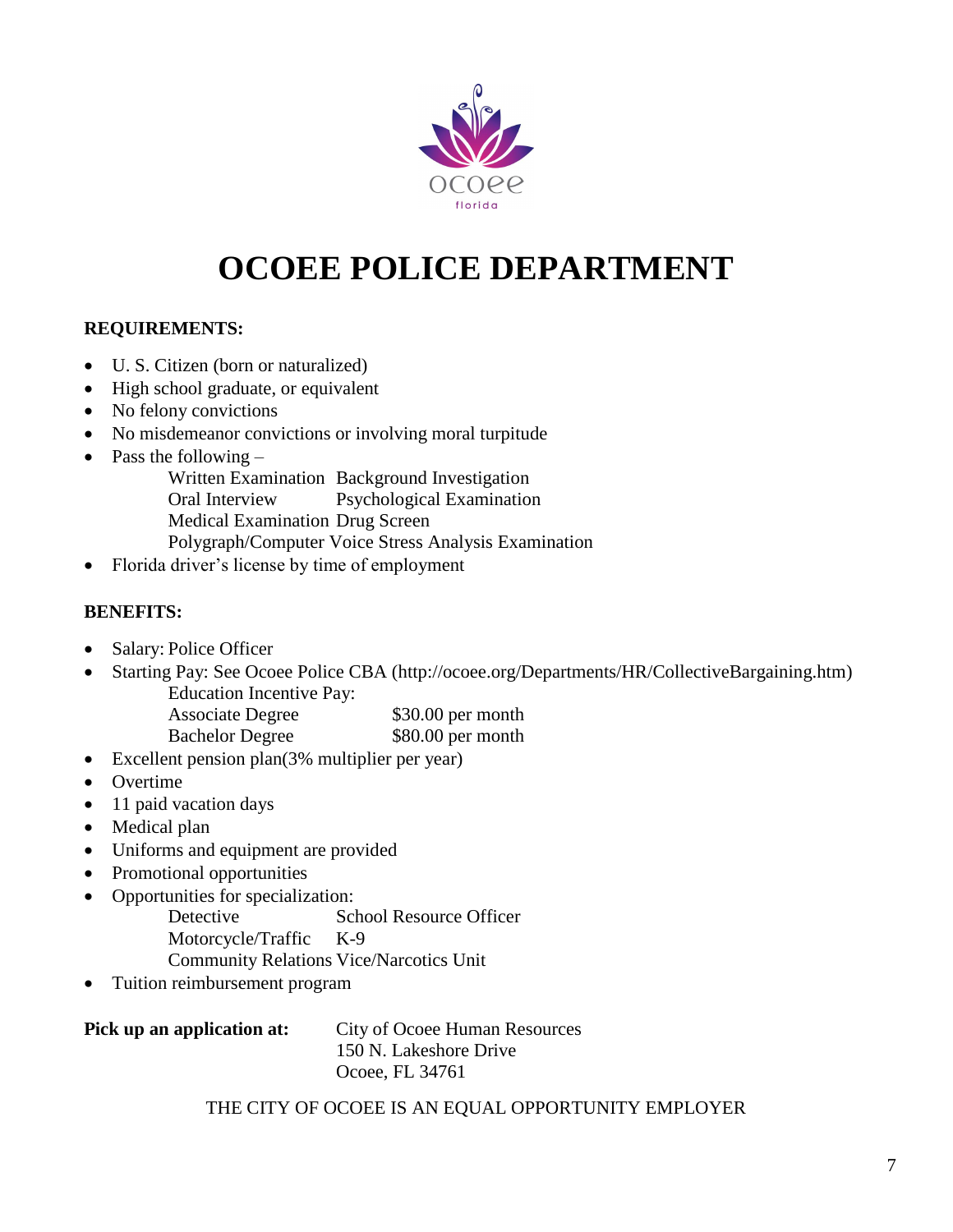*"The Center Of Good Living"* 

## **OCOEE POLICE DEPARTMENT APPLICATION**

## **ALL APPLICANTS PLEASE NOTE THE FOLLOWING**

- 1. Please make sure that **all** requested copies are made and are included with your application. Make sure that the application is filled out completely when turned into the Human Resources Office.
- 2. Please make sure that **all** required forms are notarized.
- 3. Return completed application package to the City of Ocoee Human Resources Office, at City of Ocoee Human Resources Department 150 N. Lakeshore Drive Ocoee, FL 34761
- 4. Please **do not** contact the Background Investigations Unit or the Human Resources office to obtain the status of your application or the test date and time you will be contacted if you are selected to test.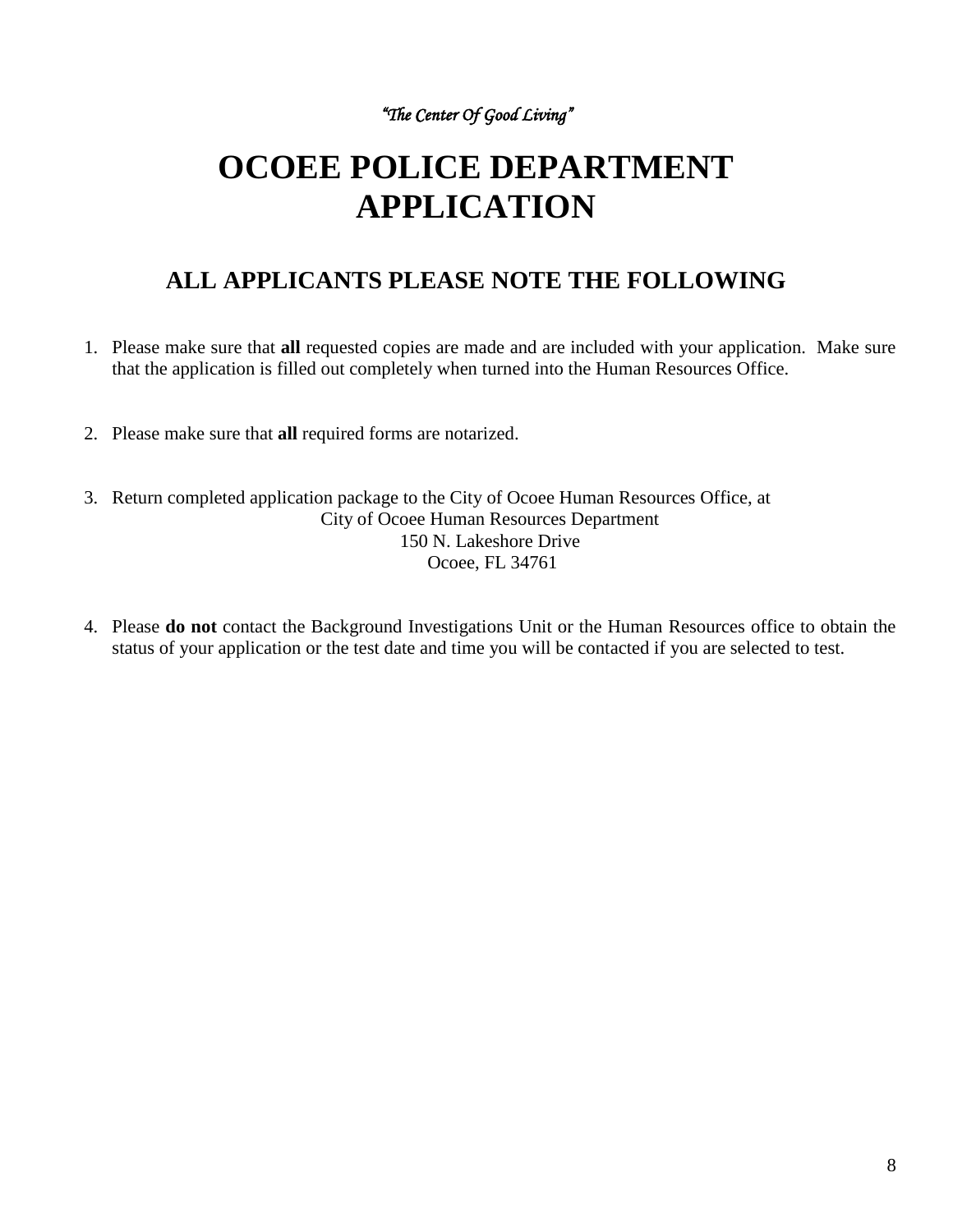## **OCOEE POLICE DEPARTMENT**

Comprehensive Personal History Questionnaire

| Applicant's Name:                                                                                                                                               | Date: $\frac{1}{\sqrt{1-\frac{1}{2}} \cdot \frac{1}{2}}$ |  |
|-----------------------------------------------------------------------------------------------------------------------------------------------------------------|----------------------------------------------------------|--|
|                                                                                                                                                                 |                                                          |  |
|                                                                                                                                                                 |                                                          |  |
| (Note: The Age Discrimination Act of 1967 prohibits discrimination on the basis of age with respect to<br>individuals who are 40 (forty) years of age or more.) | DOB:                                                     |  |
| You MUST include copies of the following documents with this application in order for your application<br>to be considered:                                     |                                                          |  |

- 1. Social Security Card
- 2. Florida Drivers License
- 3. Birth Certificate
- 4. All DD-214 Forms
- 5. Any name changes (marriage, divorce, etc.)
- 6. High school diploma/GED
- 7. Any college degrees
- 8. Florida Certifiable: If you are currently enrolled in a Law Enforcement Academy, please state when you are scheduled to graduate. \_\_\_\_\_\_\_\_\_\_\_\_\_\_\_\_\_\_\_\_\_\_\_\_\_\_\_\_.

When are you scheduled to take the Florida Certification Test? \_\_\_\_\_\_\_\_\_\_\_\_\_\_.

If you have already taken the Florida Certification Test, list the date you took the test. \_\_\_\_\_\_\_\_\_\_\_\_\_\_. If you have received your test results, please attach a copy of your results.

| When completed, return to: | City of Ocoee Human Resources |
|----------------------------|-------------------------------|
|                            | 150 N. Lakeshore Drive        |
|                            | Ocoee, FL 34761               |

All Ocoee Police Department applicants receive a consideration for employment without regard to race, age, ancestry, color, marital status, religion, national origin, medical condition, or handicap.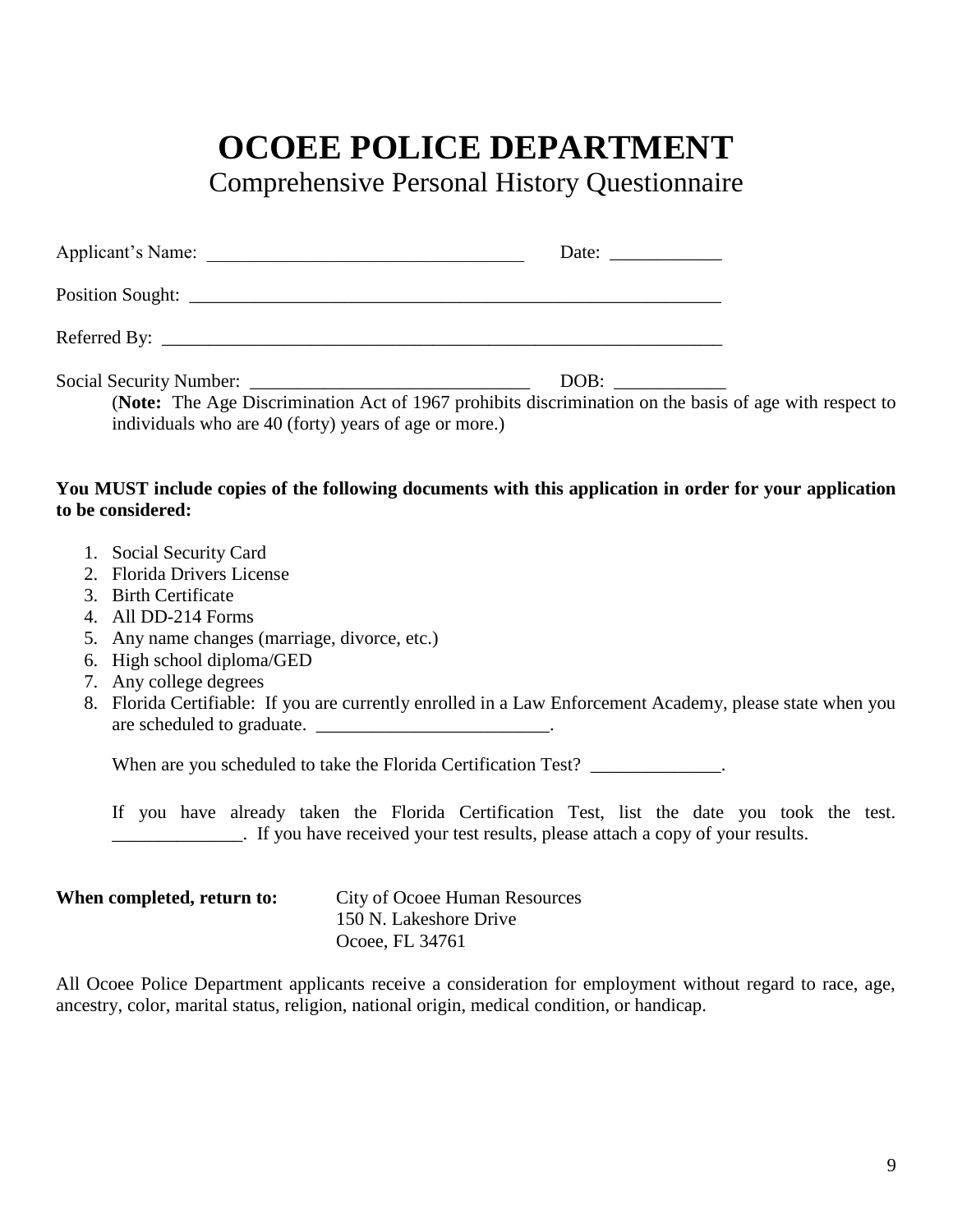#### **PLEASE READ THIS APPLICATION CAREFULLY BEFORE COMPLETING THE APPLICATION**

\_\_\_\_\_\_\_\_\_\_\_\_\_\_\_\_\_\_\_\_\_\_\_\_\_\_\_\_\_\_\_\_\_\_\_\_\_\_\_\_\_\_\_\_\_\_\_\_\_\_\_\_\_\_\_\_\_\_\_\_\_\_\_\_\_\_\_\_\_\_\_\_\_\_\_\_\_\_\_\_\_\_\_\_\_\_\_\_\_\_\_\_\_\_\_\_\_\_

This application must be either typed or printed in legible form. Applications that are not legible will be returned to the applicant.

You must complete and return your Personal History Questionnaire with your application. The background check includes contact with prior employers, personal references, your neighbors, criminal history, driver's license check, and verification of education, military service and nationality (if a naturalized U. S. citizen). You must include complete addresses and phone numbers for all employers for the past ten years and complete names, addresses and phone numbers for each personal reference and each neighborhood reference.

The submission of this application carries the understanding that you are authorizing the Ocoee Police Department to contact any and all available sources for the purpose of obtaining information as to your qualifications. You are hereby informed that a thorough background investigation, including information as to your character, general reputation, personal characteristics and mode of living will be part of your processing which will be used for the sole purpose of evaluating your qualifications for employment with this agency.

Pursuant to F.S. 119 and F.S. 286.001, the public records law and the Sunshine Law, all documents made or received by the Ocoee Police Department in the course of processing your application are public records and shall be at all times open for inspection by the public.

Criminal records ordered sealed under Section 943-0585, Florida Statutes, are available from the FCIC System for inspection by a criminal justice agency for the purpose of criminal justice employment. The applicant is to be advised that he/she may not lawfully deny arrest or convictions, notwithstanding adjudication being withheld or the sealing or expungement of arrest/conviction records. The applicant is also to be advised that a misdemeanor arrest or conviction may not necessarily disqualify him/her for employment.

Signatures, which are to be notarized, MUST be notarized prior to the submission of the completed application. If the application is not notarized, it will be returned to the applicant.

You must answer all questions truthfully. In general no individual answer will automatically disqualify you from consideration for employment with the City. Instead, the department will consider all circumstances surrounding your answers.

> The facts set forth in my comprehensive personal history questionnaire are true and complete to the best of my knowledge. I understand that if I am employed, false statements on this questionnaire shall be considered sufficient cause for dismissal. Further, the City of Ocoee is hereby authorized to make any investigation deemed by them to be necessary.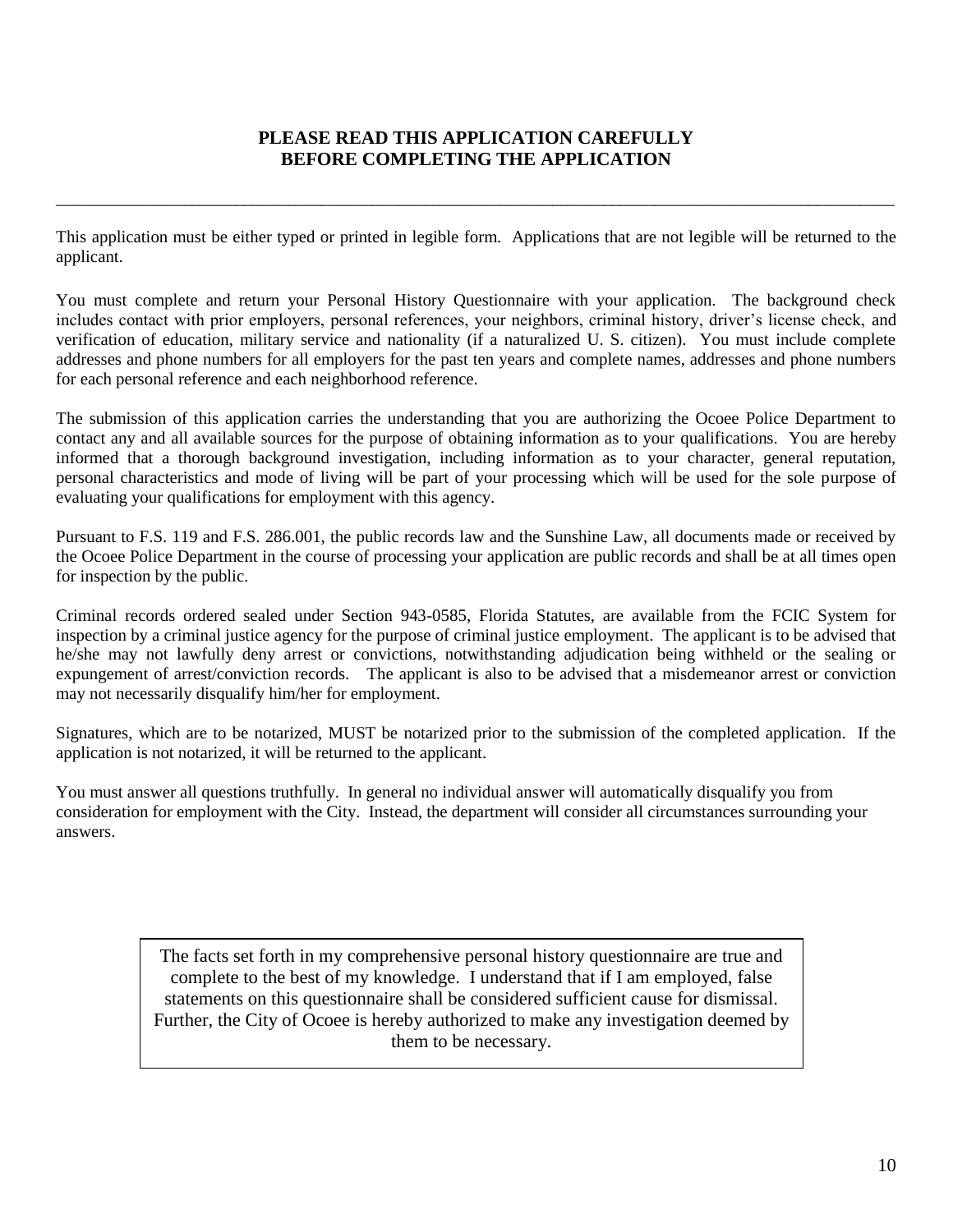## **OCOEE POLICE DEPARTMENT**

Employment Application Personal History Form

#### THIS FORM WILL BE USED TO CONDUCT A BACKGROUND INVESTIGATION AS REQUIRED BY FLORIDA STATUTE 943.13

#### **INSTRUCTIONS**

Read the previous instructions carefully before filling out your Personal History Form. All requested information must be furnished. The information you give will be used to determine your qualifications for employment. It is important that you answer all the questions completely and accurately; failure to do so may delay the processing of your application and mean the loss of employment opportunities. If an item does not apply to you or if there is no information to be given, write the letters "N/A" (Not Applicable") in the appropriate space. Use abbreviations such as "NMN" ("No Middle Name") and "UNK" ("Unknown"). Whenever an address is required, you must provide a zip code. Add additional pages if necessary or use back of page.

|                                  |              | Hair Color ________________ Scars, Marks, Tattoos (Give description and location) ___________ |  |
|----------------------------------|--------------|-----------------------------------------------------------------------------------------------|--|
| <b>Street Number</b> Street Name |              | Apt Number (If Applicable)                                                                    |  |
| City                             | <b>State</b> | Zip                                                                                           |  |
|                                  |              |                                                                                               |  |
|                                  |              |                                                                                               |  |
|                                  |              |                                                                                               |  |
|                                  |              |                                                                                               |  |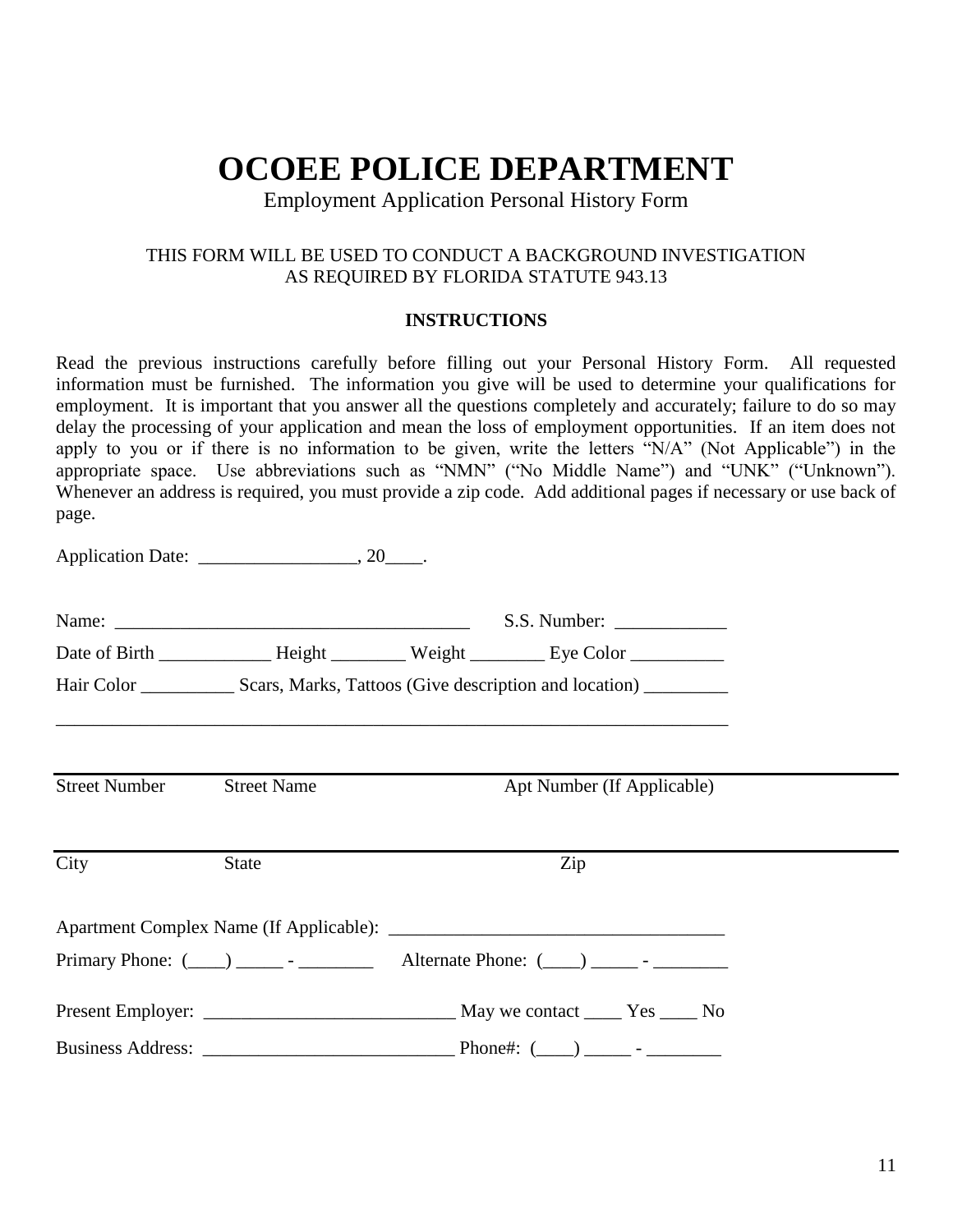## **OCOEE POLICE DEPARTMENT**

Employment Application Personal History Form

## *GENERAL*

| 1a.       | Are you a U.S. Citizen?                                                                                                                                                                                                                         | $\frac{1}{1}$ YES $\frac{1}{1}$ NO |  |  |
|-----------|-------------------------------------------------------------------------------------------------------------------------------------------------------------------------------------------------------------------------------------------------|------------------------------------|--|--|
| $1b$ .    | Naturalized:<br>If yes, please provide the certificate number of your naturalization papers: _______________________                                                                                                                            | YES NO                             |  |  |
| 2.        | Do you possess a Social Security Card?                                                                                                                                                                                                          | $YES$ NO                           |  |  |
| 3.        | Do you possess a valid Florida Drivers License? ______ YES _____ NO                                                                                                                                                                             |                                    |  |  |
| 4.        | Do you have a copy of your Birth Certificate? MES MO                                                                                                                                                                                            |                                    |  |  |
| 5.        | Do you have any name changes (marriage, divorce) _______ YES _______ NO                                                                                                                                                                         |                                    |  |  |
| 6.        | Do you have a High School Diploma/GED? ________ YES _______ NO                                                                                                                                                                                  |                                    |  |  |
| 7.        | Do you have any College Degrees?                                                                                                                                                                                                                | $\frac{1}{1}$ YES $\frac{1}{1}$ NO |  |  |
| 8a.       | Do you speak a language other than English? _________ YES _______ NO                                                                                                                                                                            |                                    |  |  |
| 8b.       | List additional language(s) and skill level (poor, fair, good or excellent): _______________________                                                                                                                                            |                                    |  |  |
| 9.<br>10. | To your knowledge, do you have any relatives working for the City of Ocoee? _____YES _____NO<br>List any other name you have used (to included married, maiden, nicknames, etc.)                                                                |                                    |  |  |
|           | <b>MILITARY</b>                                                                                                                                                                                                                                 |                                    |  |  |
| 1.        | Have you ever served in the U.S. Armed Forces? _______ YES _______ NO                                                                                                                                                                           |                                    |  |  |
| 2.        |                                                                                                                                                                                                                                                 |                                    |  |  |
| 3.        | Are you presently a member of a U.S. Military Reserve or National Guard Organization:<br>Component: Unit of Location:                                                                                                                           |                                    |  |  |
| 4.        | Have you ever been denied or had a security clearance revoked? _____ YES____ NO                                                                                                                                                                 |                                    |  |  |
| 5.        | Have you ever been court-martialed, tried on charges or were you the subject of a summary court, deck<br>court, Captain's Mast, company punishment, or any other type of disciplinary action while a member of<br>the armed forces?<br>$YES$ NO |                                    |  |  |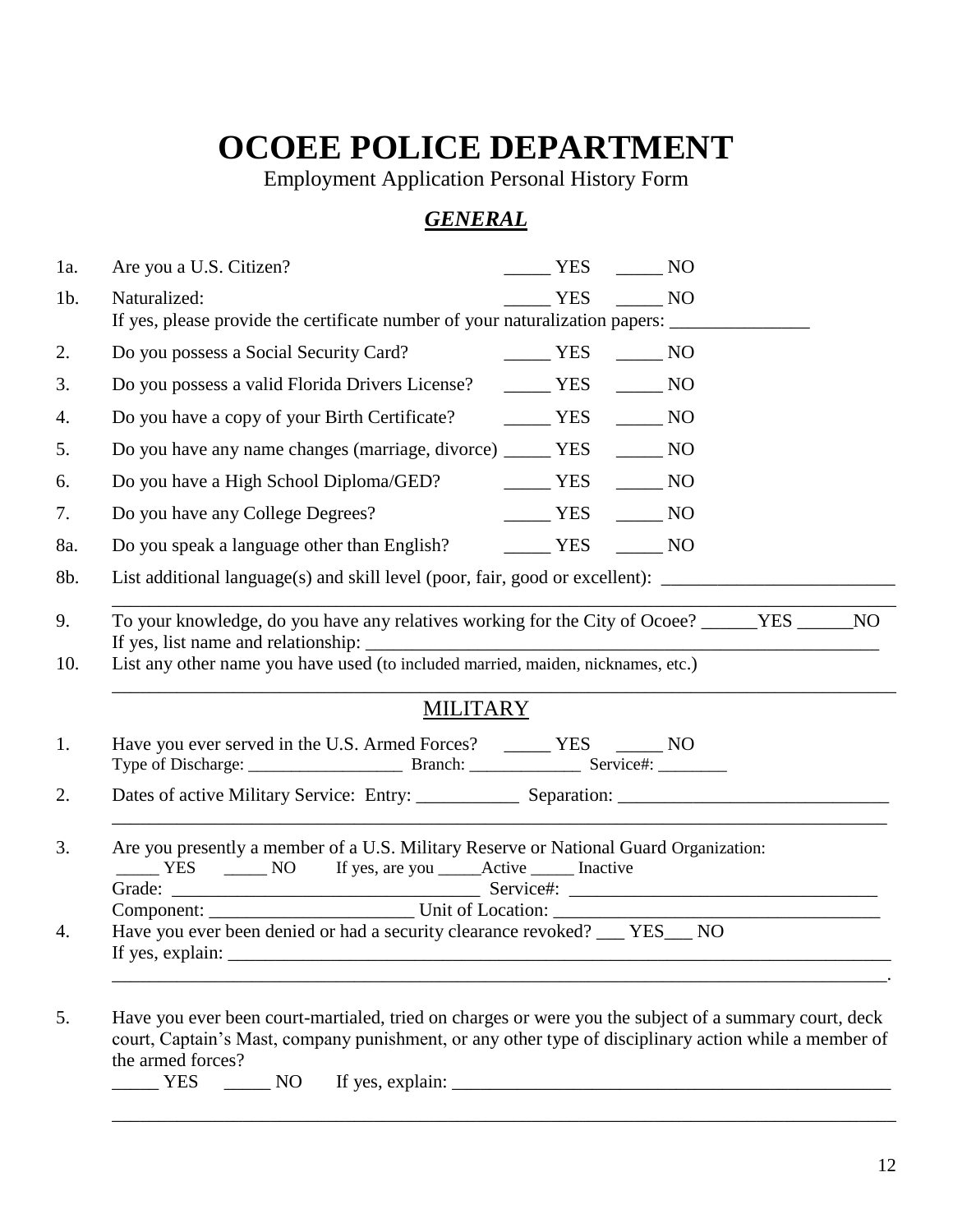### **DRIVING RECORD**

| Do you have any unpaid or unanswered traffic tickets (including parking) or summonses.                     |
|------------------------------------------------------------------------------------------------------------|
|                                                                                                            |
| List any traffic accidents (include brief account detailing, your involvement, who was at fault, injuries, |
|                                                                                                            |
| Has your driver's license ever been suspended or revoked: ____ YES ____ NO                                 |
|                                                                                                            |
| What states, other than Florida have you ever had a driver's license in? (List all states and include      |
| temporary and learning permits).                                                                           |
| Has your auto insurance ever lapsed? ________ YES ________ NO                                              |
|                                                                                                            |
| How many times have you driven a vehicle while under the influence of alcohol, where if stopped, you       |
| could have been arrested? _____________ When was the last time? ________________                           |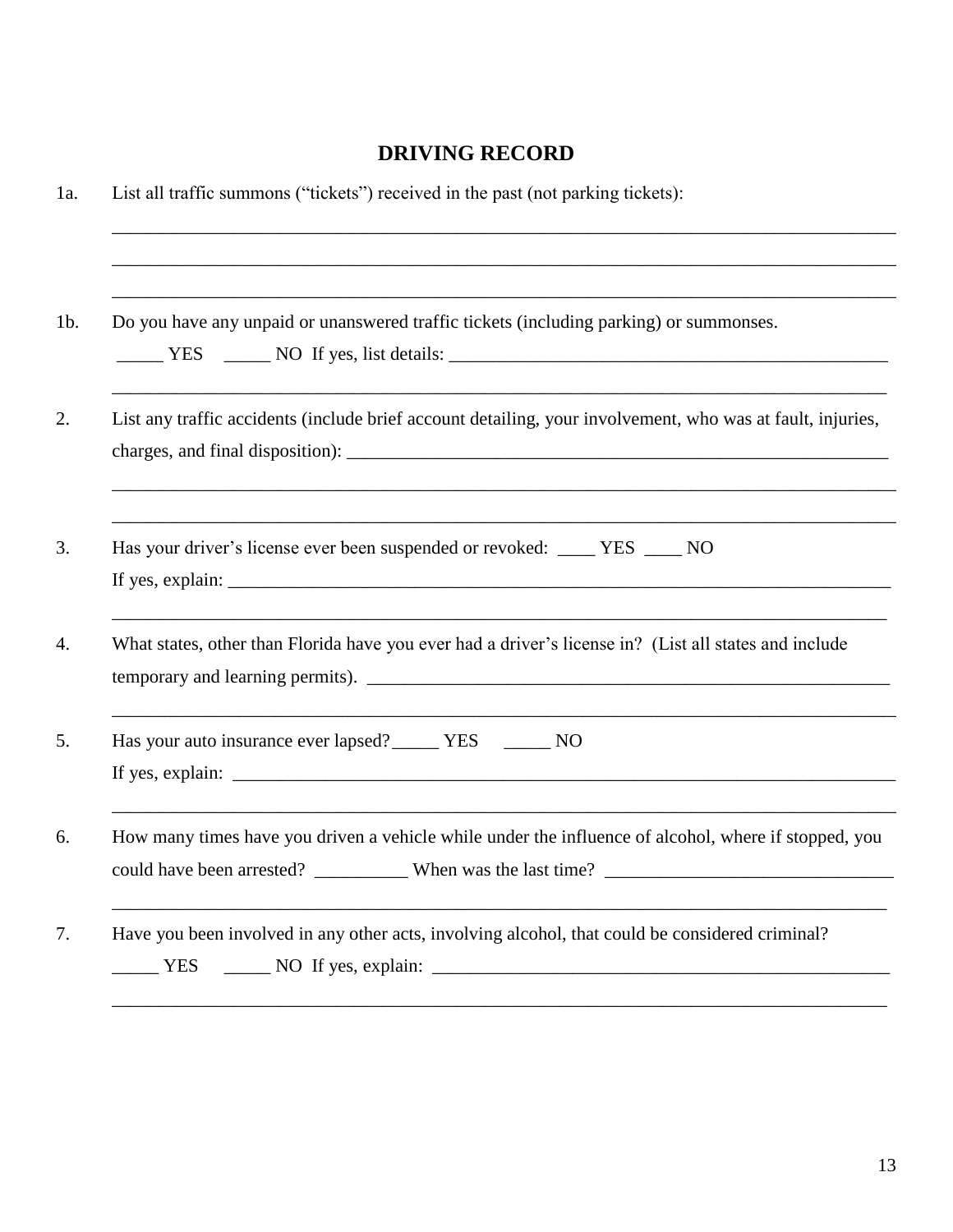|                                                                                                       | Have you ever possessed, sold or used drugs? (This includes experimentation) |
|-------------------------------------------------------------------------------------------------------|------------------------------------------------------------------------------|
|                                                                                                       |                                                                              |
|                                                                                                       |                                                                              |
| If your answer to question 3 is within the last 5 years, please indicate how many times you used      |                                                                              |
| marijuana in the last 5 years? (Please include approximate dates and how many times weekly, monthly): |                                                                              |
|                                                                                                       |                                                                              |
| Have you used any of the following? (If yes, include total number of times and the date last used):   |                                                                              |
| A. Speed                                                                                              | L.________Steroids                                                           |
| B. ______Barbiturates (downers)                                                                       | M. PCP (angel dust)                                                          |
| C._____Amphetamines (uppers)                                                                          | N. Crack                                                                     |
| D. Rush                                                                                               | O. Cocaine                                                                   |
| E. Quaaludes                                                                                          | P. Heroin                                                                    |
| F. LSD                                                                                                | Q. Ecstasy/MDMA                                                              |
| G. Hash                                                                                               | R. Amilnitrates                                                              |
| H. ______ Ice or methamphetamine                                                                      | S. Designer drugs                                                            |
| I. Mushrooms                                                                                          | T. Peyote                                                                    |
| J. Another person's prescription U. ROHYPNOL/GHB                                                      |                                                                              |
| K. _____ Mescaline                                                                                    |                                                                              |
|                                                                                                       |                                                                              |

\_\_\_\_\_\_\_\_\_\_\_\_\_\_\_\_\_\_\_\_\_\_\_\_\_\_\_\_\_\_\_\_\_\_\_\_\_\_\_\_\_\_\_\_\_\_\_\_\_\_\_\_\_\_\_\_\_\_\_\_\_\_\_\_\_\_

14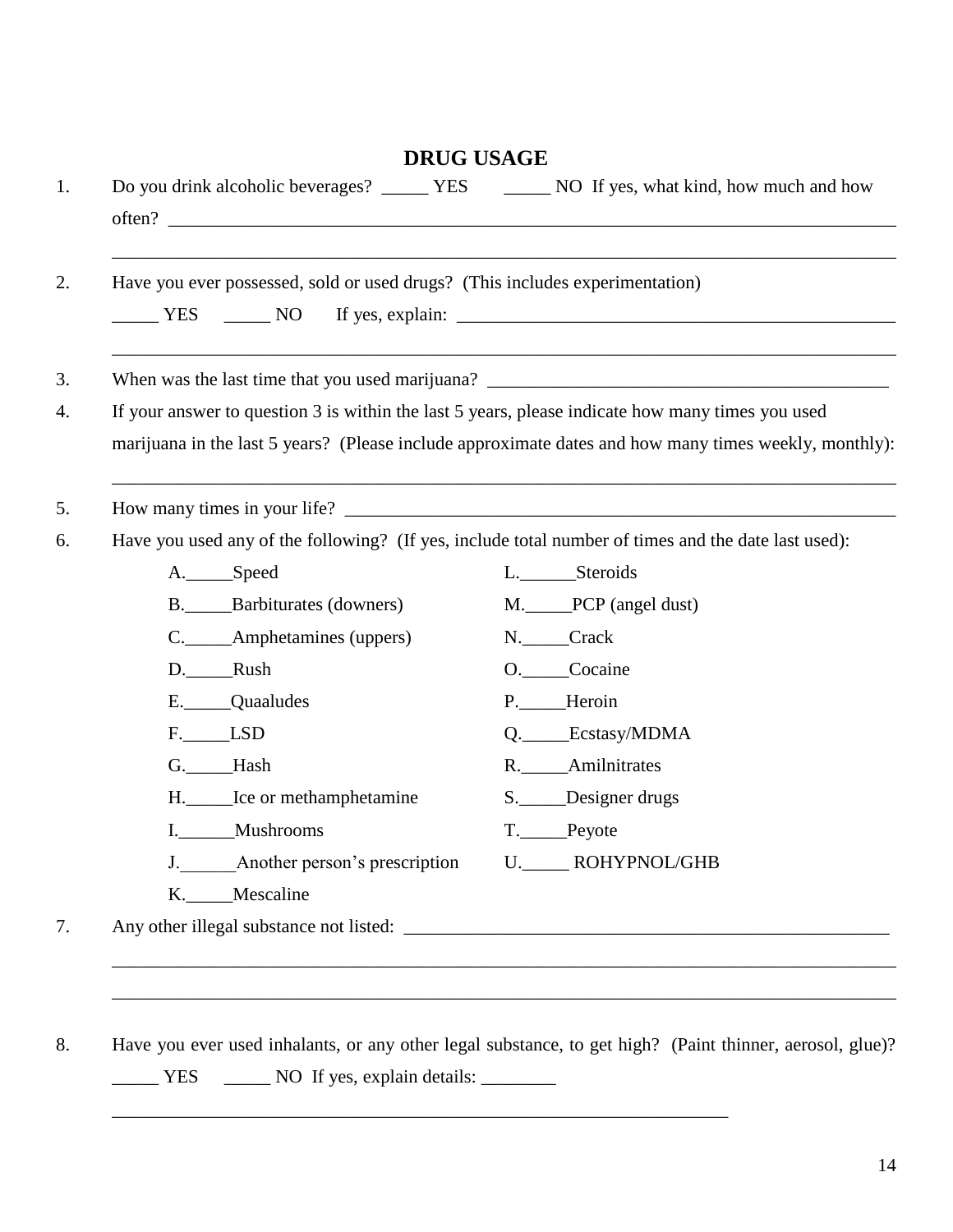|                                    | Have you ever been involved in the sale of illegal drugs, either directly or indirectly:                                                                                                                                                                                                                                                                                                                                                                                       |  |
|------------------------------------|--------------------------------------------------------------------------------------------------------------------------------------------------------------------------------------------------------------------------------------------------------------------------------------------------------------------------------------------------------------------------------------------------------------------------------------------------------------------------------|--|
|                                    | Have you ever set up a drug deal? _____YES _____NO                                                                                                                                                                                                                                                                                                                                                                                                                             |  |
|                                    | If yes, explain details: $\frac{1}{\sqrt{1-\frac{1}{\sqrt{1-\frac{1}{\sqrt{1-\frac{1}{\sqrt{1-\frac{1}{\sqrt{1-\frac{1}{\sqrt{1-\frac{1}{\sqrt{1-\frac{1}{\sqrt{1-\frac{1}{\sqrt{1-\frac{1}{\sqrt{1-\frac{1}{\sqrt{1-\frac{1}{\sqrt{1-\frac{1}{\sqrt{1-\frac{1}{\sqrt{1-\frac{1}{\sqrt{1-\frac{1}{\sqrt{1-\frac{1}{\sqrt{1-\frac{1}{\sqrt{1-\frac{1}{\sqrt{1-\frac{1}{\sqrt{1-\frac{1}{\sqrt{1-\frac{1}{\$<br>Have you ever been in the company of people using illegal drugs? |  |
| $\frac{1}{1}$ YES $\frac{1}{1}$ NO |                                                                                                                                                                                                                                                                                                                                                                                                                                                                                |  |
|                                    |                                                                                                                                                                                                                                                                                                                                                                                                                                                                                |  |
|                                    |                                                                                                                                                                                                                                                                                                                                                                                                                                                                                |  |
|                                    | Have you ever stolen money or drugs from another drug dealer?                                                                                                                                                                                                                                                                                                                                                                                                                  |  |
|                                    | <u>NES</u> NO If yes, explain: 16 metal and the Second Second Second Second Second Second Second Second Second Second Second Second Second Second Second Second Second Second Second Second Second Second Second Second Second Seco                                                                                                                                                                                                                                            |  |
|                                    | Have you ever driven a motor vehicle under the influence of illegal drugs?                                                                                                                                                                                                                                                                                                                                                                                                     |  |
| YES NO                             |                                                                                                                                                                                                                                                                                                                                                                                                                                                                                |  |
|                                    | Have you ever used medication from another person's prescription to get high?                                                                                                                                                                                                                                                                                                                                                                                                  |  |
|                                    | $YES$ $\qquad \qquad$ NO If yes, explain: $\qquad \qquad$                                                                                                                                                                                                                                                                                                                                                                                                                      |  |
|                                    | Have you ever tried to grow or cultivate any illegal drugs? (Include any amount from one seed and up)                                                                                                                                                                                                                                                                                                                                                                          |  |
| YES NO                             |                                                                                                                                                                                                                                                                                                                                                                                                                                                                                |  |

18. Explain, in detail, any other information related to illegal drug use or involvement which has not been covered, to include transportation, manufacturing, etc.: \_\_\_\_\_\_\_\_\_\_\_\_\_\_\_\_\_\_\_\_\_\_\_\_\_\_\_\_\_\_\_\_\_\_\_\_\_\_\_

\_\_\_\_\_\_\_\_\_\_\_\_\_\_\_\_\_\_\_\_\_\_\_\_\_\_\_\_\_\_\_\_\_\_\_\_\_\_\_\_\_\_\_\_\_\_\_\_\_\_\_\_\_\_\_\_\_\_\_\_\_\_\_\_\_\_\_\_\_\_\_\_\_\_\_\_\_\_\_\_\_\_\_\_

\_\_\_\_\_\_\_\_\_\_\_\_\_\_\_\_\_\_\_\_\_\_\_\_\_\_\_\_\_\_\_\_\_\_\_\_\_\_\_\_\_\_\_\_\_\_\_\_\_\_\_\_\_\_\_\_\_\_\_\_\_\_\_\_\_\_\_\_\_\_\_\_\_\_\_\_\_\_\_\_\_\_\_\_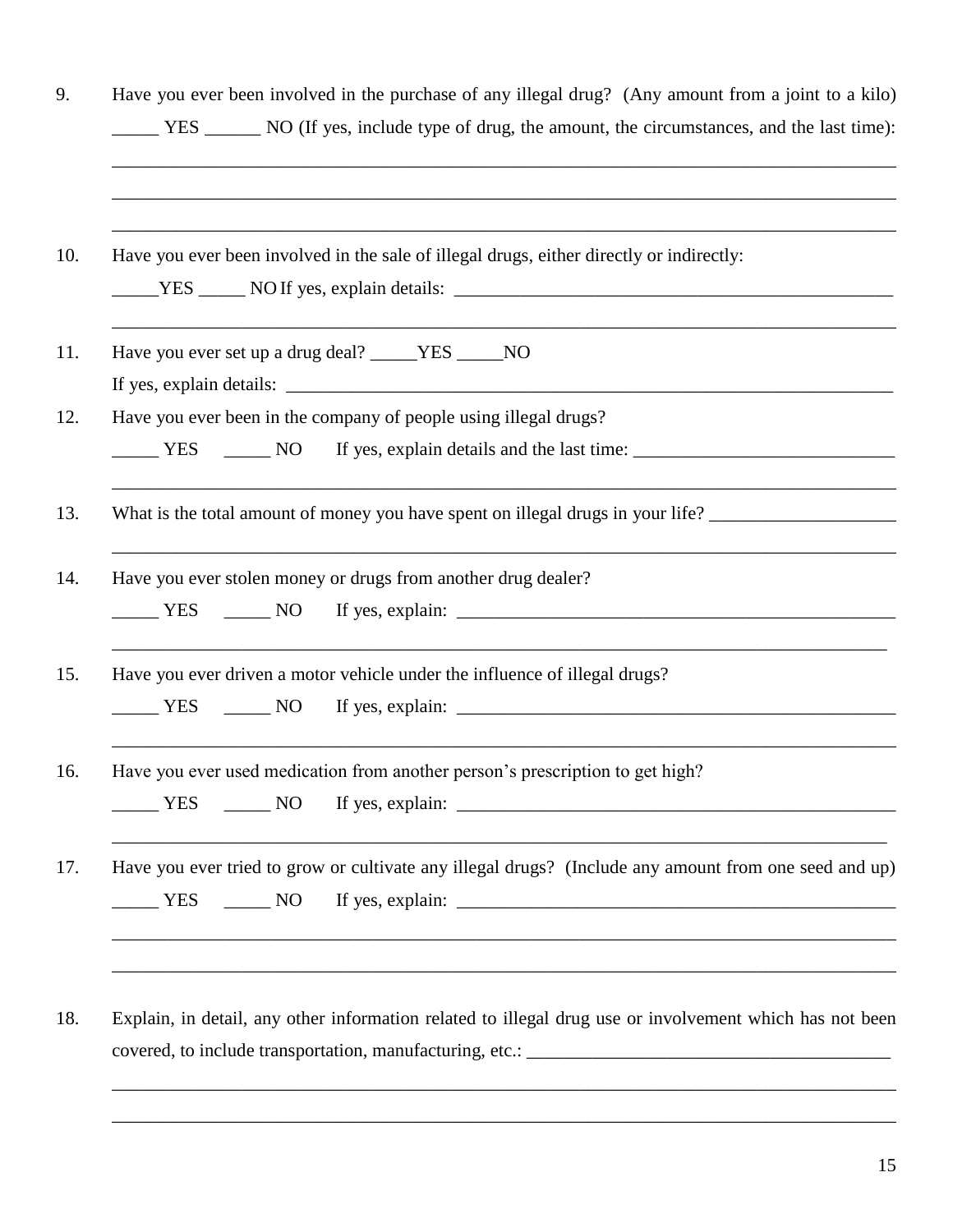### **ARREST RECORD**

| 1.  | Have you ever been arrested, charged, or detained by a law enforcement agency? (Include any arrests in<br>which the charges were dropped, reduced, found not guilty, or in which the records were sealed or  |  |  |  |  |  |  |
|-----|--------------------------------------------------------------------------------------------------------------------------------------------------------------------------------------------------------------|--|--|--|--|--|--|
|     | expunged. Failure to do so could result in termination of the application process. A Notice To Appear                                                                                                        |  |  |  |  |  |  |
|     | is considered an arrest and must also be listed). THES THE NO If yes, list nature of                                                                                                                         |  |  |  |  |  |  |
|     |                                                                                                                                                                                                              |  |  |  |  |  |  |
| 2.  | Have you ever served probation, parole, community control, or community service?                                                                                                                             |  |  |  |  |  |  |
|     | $\frac{1}{1}$ YES $\frac{1}{1}$ NO                                                                                                                                                                           |  |  |  |  |  |  |
|     | <b>UNDETECTED CRIMES</b>                                                                                                                                                                                     |  |  |  |  |  |  |
| 1.  | Have you ever committed an act that you were not caught doing, but if caught, you would have been<br>arrested, (regardless of how minor you feel the offense is or your rationale of the situation)? If yes, |  |  |  |  |  |  |
| 2.  | Have you ever filed an insurance claim that was not accurate (overestimating losses)?<br>$YES$ NO                                                                                                            |  |  |  |  |  |  |
|     |                                                                                                                                                                                                              |  |  |  |  |  |  |
| 3.  | Has a law enforcement agency ever been called because of something that you were involved in?                                                                                                                |  |  |  |  |  |  |
|     | $\frac{1}{\sqrt{1-\frac{1}{2}}}\text{NO}$<br>YES                                                                                                                                                             |  |  |  |  |  |  |
| 4.  | Have you ever intentionally or unintentionally viewed and/or downloaded child pornography?                                                                                                                   |  |  |  |  |  |  |
|     |                                                                                                                                                                                                              |  |  |  |  |  |  |
| 5a. | When did you last write a check that bounced or have you ever written a check that there were no funds                                                                                                       |  |  |  |  |  |  |
| 5b. | How many in lifetime? _______ Have you ever written a check from a closed account?                                                                                                                           |  |  |  |  |  |  |
|     |                                                                                                                                                                                                              |  |  |  |  |  |  |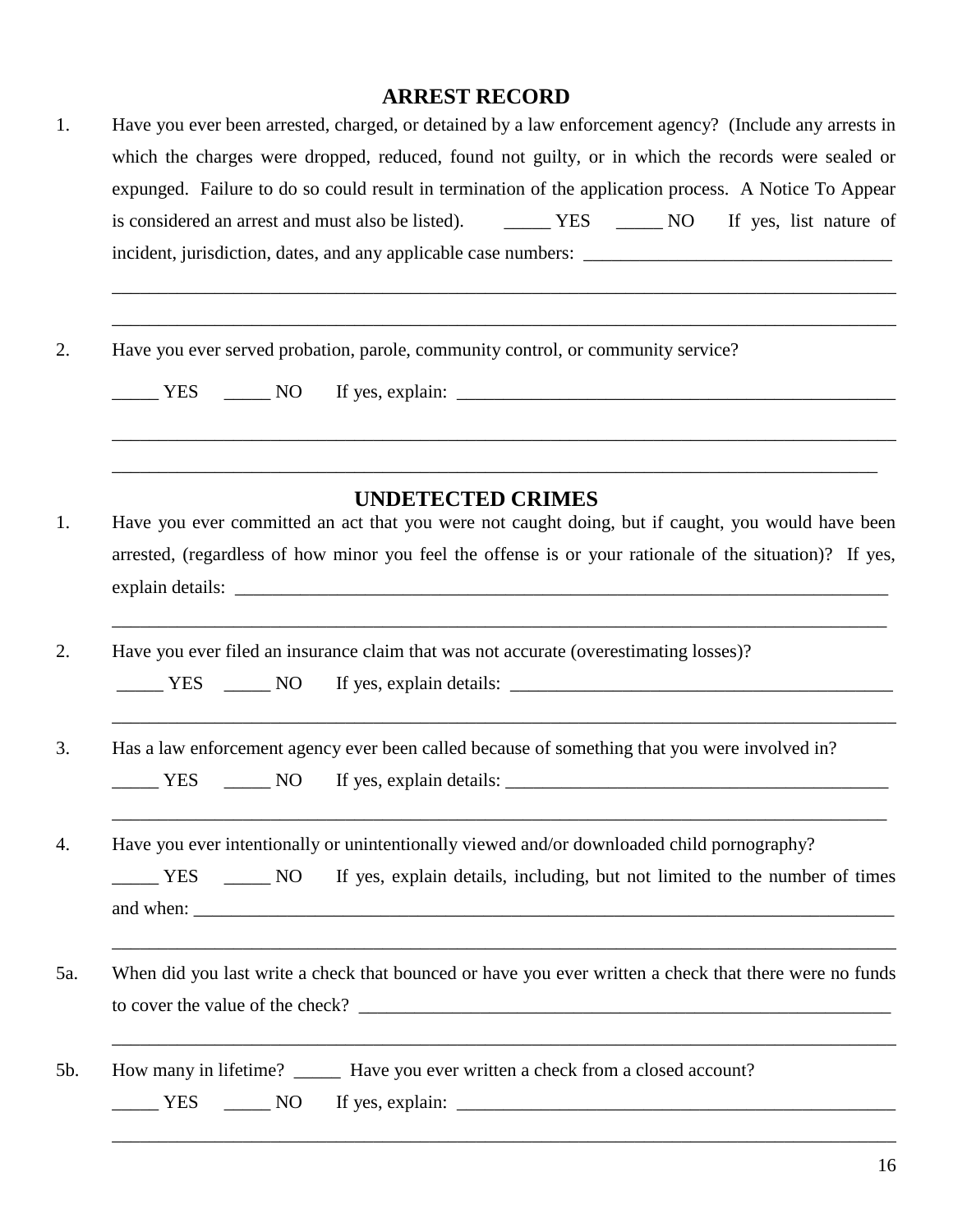| Have you ever used a fraudulent document to obtain money?                                                                                                                                                                                     |  |
|-----------------------------------------------------------------------------------------------------------------------------------------------------------------------------------------------------------------------------------------------|--|
|                                                                                                                                                                                                                                               |  |
| Were you ever in a fight in which a weapon was used? _____ YES_____ NO                                                                                                                                                                        |  |
| Have you ever injured or caused the death of another person?                                                                                                                                                                                  |  |
| Have you ever physically abused a spouse, girlfriend, boyfriend, or child?                                                                                                                                                                    |  |
| Have you ever intentionally damaged property belonging to another person?                                                                                                                                                                     |  |
| Have you ever filed a false police report? _______ YES _______ NO                                                                                                                                                                             |  |
| Have you ever participated in a riot or disturbance? ________ YES ________ NO                                                                                                                                                                 |  |
| Since you have been an adult (18 years old), have you ever had any sexual involvement with someone<br>under 18 years old? ________ YES _________ NO<br>If yes, how old were they? _________ How old were you? _________ How long ago? _______ |  |
| details:                                                                                                                                                                                                                                      |  |
| Have you ever engaged in prostitution or used the services of a prostitute?                                                                                                                                                                   |  |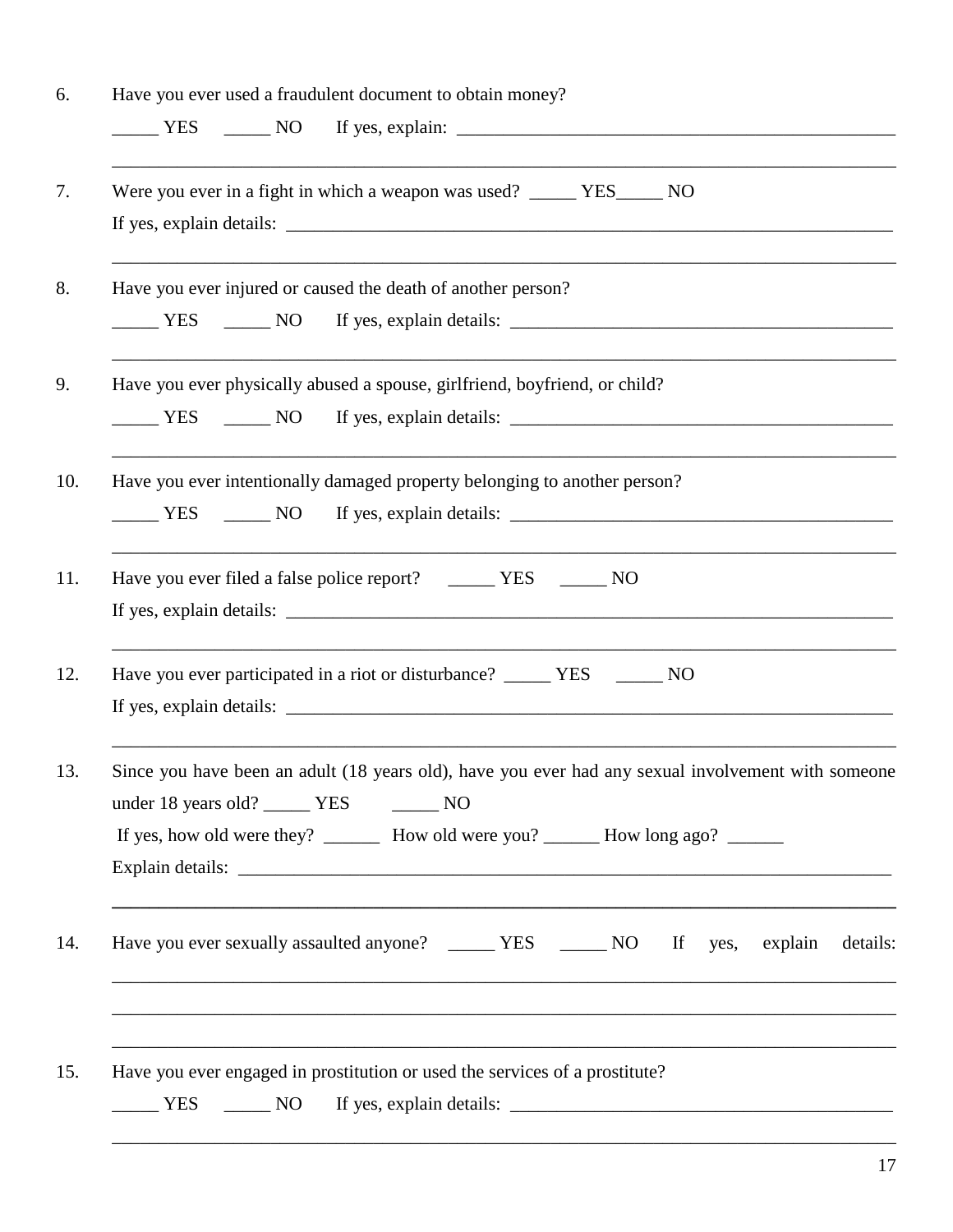16. Have you ever been questioned by a law enforcement agency as a suspect in an investigation? (Do not include situations in which you were a victim or witness to a crime.) \_\_\_\_\_ YES \_\_\_\_\_ NO If yes, explain details: \_\_\_\_\_\_\_\_\_\_\_\_\_\_\_\_\_\_\_\_\_\_\_\_\_\_\_\_\_\_\_\_\_\_\_\_\_\_\_\_\_\_\_\_\_\_\_\_\_\_\_\_\_\_\_\_\_\_\_\_\_\_\_\_\_

17. Other than what has already been covered, have you been involved in anything that you could have been arrested for? \_\_\_\_\_\_ YES \_\_\_\_\_\_\_NO If yes, explain details:  $\Box$ 

\_\_\_\_\_\_\_\_\_\_\_\_\_\_\_\_\_\_\_\_\_\_\_\_\_\_\_\_\_\_\_\_\_\_\_\_\_\_\_\_\_\_\_\_\_\_\_\_\_\_\_\_\_\_\_\_\_\_\_\_\_\_\_\_\_\_\_\_\_\_\_\_\_\_\_\_\_\_\_\_\_\_\_\_

\_\_\_\_\_\_\_\_\_\_\_\_\_\_\_\_\_\_\_\_\_\_\_\_\_\_\_\_\_\_\_\_\_\_\_\_\_\_\_\_\_\_\_\_\_\_\_\_\_\_\_\_\_\_\_\_\_\_\_\_\_\_\_\_\_\_\_\_\_\_\_\_\_\_\_\_\_\_\_\_\_\_\_\_

\_\_\_\_\_\_\_\_\_\_\_\_\_\_\_\_\_\_\_\_\_\_\_\_\_\_\_\_\_\_\_\_\_\_\_\_\_\_\_\_\_\_\_\_\_\_\_\_\_\_\_\_\_\_\_\_\_\_\_\_\_\_\_\_\_\_\_\_\_\_\_\_\_\_\_\_\_\_\_\_\_\_\_\_

\_\_\_\_\_\_\_\_\_\_\_\_\_\_\_\_\_\_\_\_\_\_\_\_\_\_\_\_\_\_\_\_\_\_\_\_\_\_\_\_\_\_\_\_\_\_\_\_\_\_\_\_\_\_\_\_\_\_\_\_\_\_\_\_\_\_\_\_\_\_\_\_\_\_\_\_\_\_\_\_\_\_\_\_

\_\_\_\_\_\_\_\_\_\_\_\_\_\_\_\_\_\_\_\_\_\_\_\_\_\_\_\_\_\_\_\_\_\_\_\_\_\_\_\_\_\_\_\_\_\_\_\_\_\_\_\_\_\_\_\_\_\_\_\_\_\_\_\_\_\_\_\_\_\_\_\_\_\_\_\_\_\_\_\_\_\_\_\_

\_\_\_\_\_\_\_\_\_\_\_\_\_\_\_\_\_\_\_\_\_\_\_\_\_\_\_\_\_\_\_\_\_\_\_\_\_\_\_\_\_\_\_\_\_\_\_\_\_\_\_\_\_\_\_\_\_\_\_\_\_\_\_\_\_\_\_\_\_\_\_\_\_\_\_\_\_\_\_\_\_\_\_\_

\_\_\_\_\_\_\_\_\_\_\_\_\_\_\_\_\_\_\_\_\_\_\_\_\_\_\_\_\_\_\_\_\_\_\_\_\_\_\_\_\_\_\_\_\_\_\_\_\_\_\_\_\_\_\_\_\_\_\_\_\_\_\_\_\_\_\_\_\_\_\_\_\_\_\_\_\_\_\_\_\_\_\_

\_\_\_\_\_\_\_\_\_\_\_\_\_\_\_\_\_\_\_\_\_\_\_\_\_\_\_\_\_\_\_\_\_\_\_\_\_\_\_\_\_\_\_\_\_\_\_\_\_\_\_\_\_\_\_\_\_\_\_\_\_\_\_\_\_\_\_\_\_\_\_\_\_\_\_\_\_\_\_\_\_\_\_

- 18. Have you ever belonged to, or associated with anyone belonging to any organization, past or present, that would place the integrity of the Ocoee Police Department in question (e.g., KKK, Nazi organization, gang member, organized crime)? \_\_\_\_\_ YES \_\_\_\_\_ NO If yes, explain details: \_\_\_\_\_\_\_\_\_\_\_\_\_\_\_\_\_\_\_\_\_\_\_\_\_\_\_\_\_\_\_\_\_\_\_\_\_\_\_\_\_\_\_\_\_\_\_\_\_\_\_\_\_\_\_\_\_\_\_\_\_\_\_\_
- 19. Do you now or have you ever had regular associations with persons whom you knew, or should have known, were under criminal investigation, or who had a reputation in the community or with law enforcement agencies for involvement in criminal behavior? \_\_\_\_\_ YES \_\_\_\_\_ NO If yes, explain details: \_\_\_\_\_\_\_\_\_\_\_\_\_\_\_\_\_\_\_\_\_\_\_\_\_\_\_\_\_\_\_\_\_\_\_\_\_\_\_\_\_\_\_\_\_\_\_\_\_\_\_\_\_\_\_\_\_\_\_\_\_\_\_\_\_
- 20. Have you ever taken anything from an employer for personal use with or without permission? \_\_\_\_\_ YES \_\_\_\_\_ NO If yes, explain details: \_\_\_\_\_\_\_\_\_\_\_\_\_\_\_\_\_\_\_\_\_\_\_\_\_\_\_\_\_\_\_\_\_\_\_\_\_\_\_\_\_
- 21. Have you ever been fingerprinted before for any reason? \_\_\_\_\_\_ YES \_\_\_\_\_ NO If yes, list agencies fingerprinting, dates fingerprinted and purpose: \_\_\_\_\_\_\_\_\_\_\_\_\_\_\_\_\_\_\_\_\_\_\_\_\_\_\_\_\_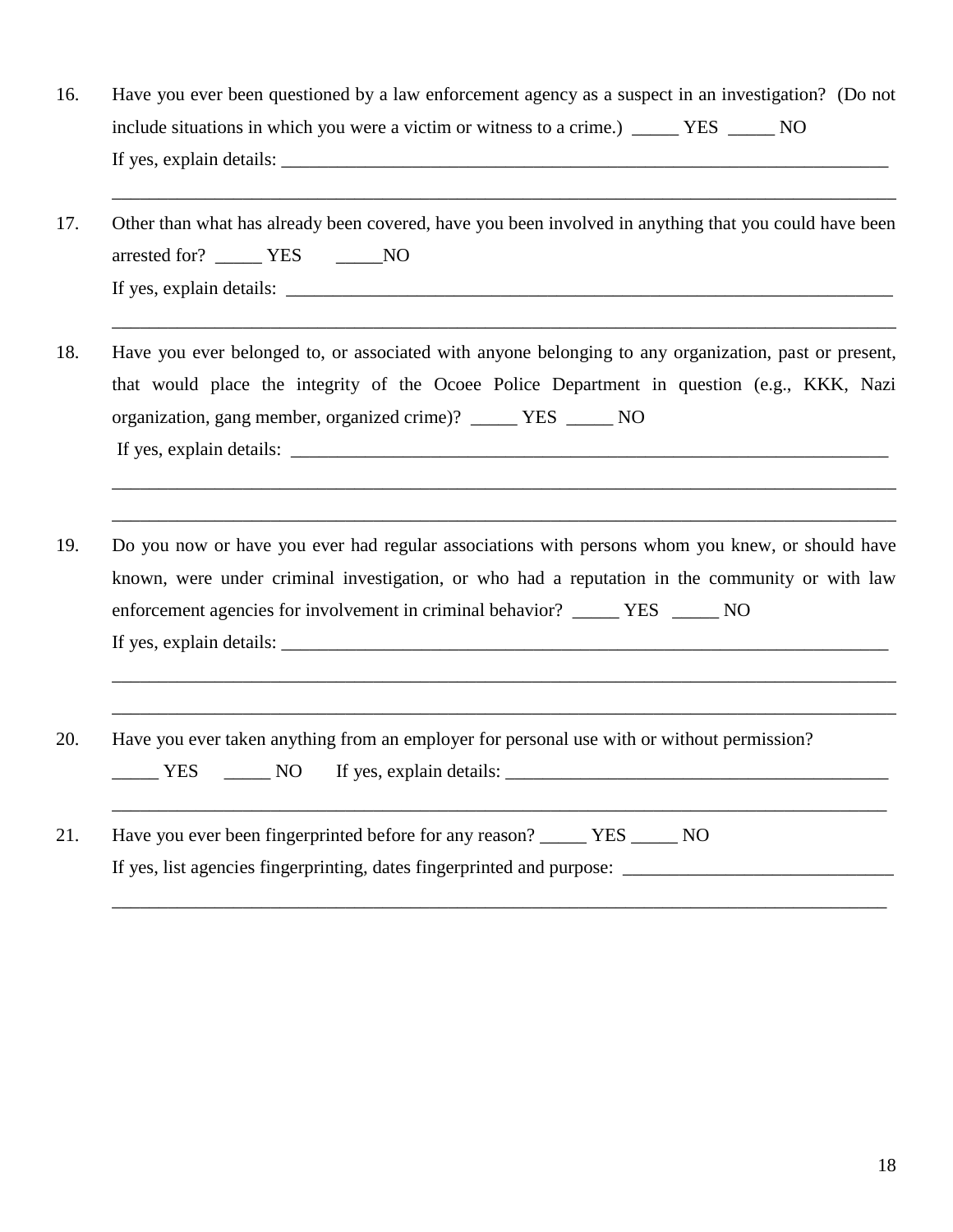## **FINANCIAL HISTORY**

| Has a judgment ever been issued against you? ________ YES _______ NO<br>If yes, explain:                                                                                                                                                                                                         |
|--------------------------------------------------------------------------------------------------------------------------------------------------------------------------------------------------------------------------------------------------------------------------------------------------|
| Have you ever declared Bankruptcy? Manuson NO<br>If yes, explain: $\sqrt{ }$                                                                                                                                                                                                                     |
| Have you ever been refused a surety bond, or been turned down for employment that required a surety                                                                                                                                                                                              |
| Have you ever had anything repossessed? ______ YES ______ NO<br>If yes, explain: $\frac{1}{2}$ is the set of the set of the set of the set of the set of the set of the set of the set of the set of the set of the set of the set of the set of the set of the set of the set of the set of the |
| Have you, or your current spouse, ever been involved in any civil actions (past or present to include                                                                                                                                                                                            |
| Are you, or your spouse, ordered to pay or paying any of the following; Child support; alimony;<br>palimony; or any other court ordered payments or judgments? _______ YES ______ NO<br>If yes, explain (list nature, jurisdiction, monthly payment, total obligation, and expiration date):     |
| Are your financial obligations paid up to date? _____ YES.<br><b>NO</b>                                                                                                                                                                                                                          |
| Do you have any bad debts on you record besides Bankruptcy? ___ YES ___ NO                                                                                                                                                                                                                       |
|                                                                                                                                                                                                                                                                                                  |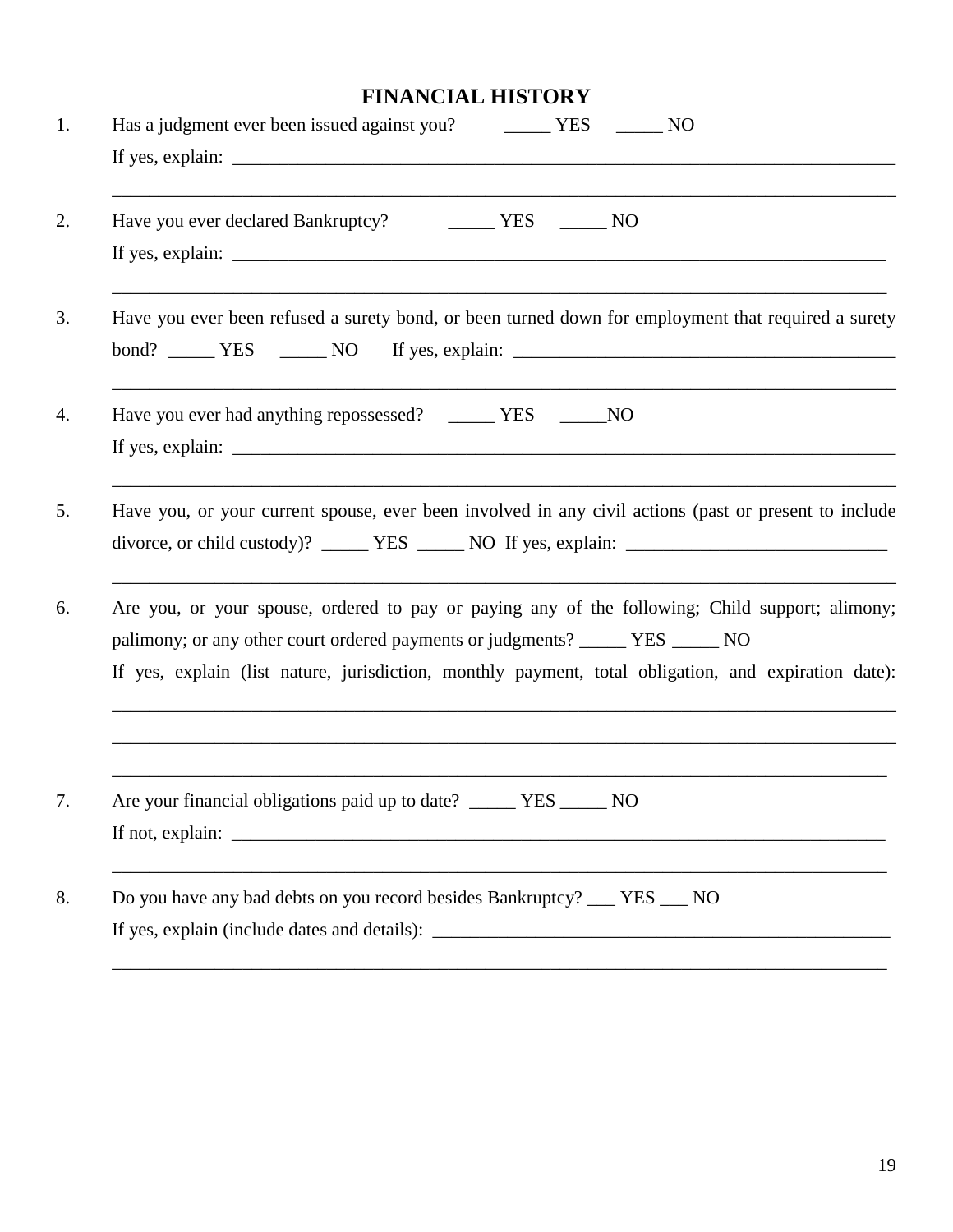| <b>EDUCATION</b> |  |
|------------------|--|
|------------------|--|

|                            |                         |      |       | ,我们也不会有什么。""我们的人,我们也不会有什么?""我们的人,我们也不会有什么?""我们的人,我们也不会有什么?""我们的人,我们也不会有什么?""我们的人 |  |
|----------------------------|-------------------------|------|-------|----------------------------------------------------------------------------------|--|
|                            | Middle/Jr. High School: |      |       |                                                                                  |  |
|                            |                         |      |       |                                                                                  |  |
|                            | Number & Street         | City |       |                                                                                  |  |
|                            |                         |      | State | Zip                                                                              |  |
| <b>High School:</b>        |                         |      |       |                                                                                  |  |
|                            |                         |      |       |                                                                                  |  |
|                            | Number & Street         | City | State | Zip                                                                              |  |
| <b>G.E.D.:</b>             |                         |      |       |                                                                                  |  |
|                            |                         |      |       |                                                                                  |  |
|                            |                         |      |       |                                                                                  |  |
|                            | Number & Street         | City | State | Zip                                                                              |  |
| <b>College/University:</b> |                         |      |       |                                                                                  |  |
|                            |                         |      |       |                                                                                  |  |
|                            |                         |      |       |                                                                                  |  |
|                            | Number & Street         | City | State | Zip                                                                              |  |
| Degree/Credits:            |                         |      |       |                                                                                  |  |
|                            |                         |      |       |                                                                                  |  |
|                            |                         |      |       |                                                                                  |  |
|                            |                         |      |       |                                                                                  |  |
|                            |                         |      |       |                                                                                  |  |
|                            |                         |      |       |                                                                                  |  |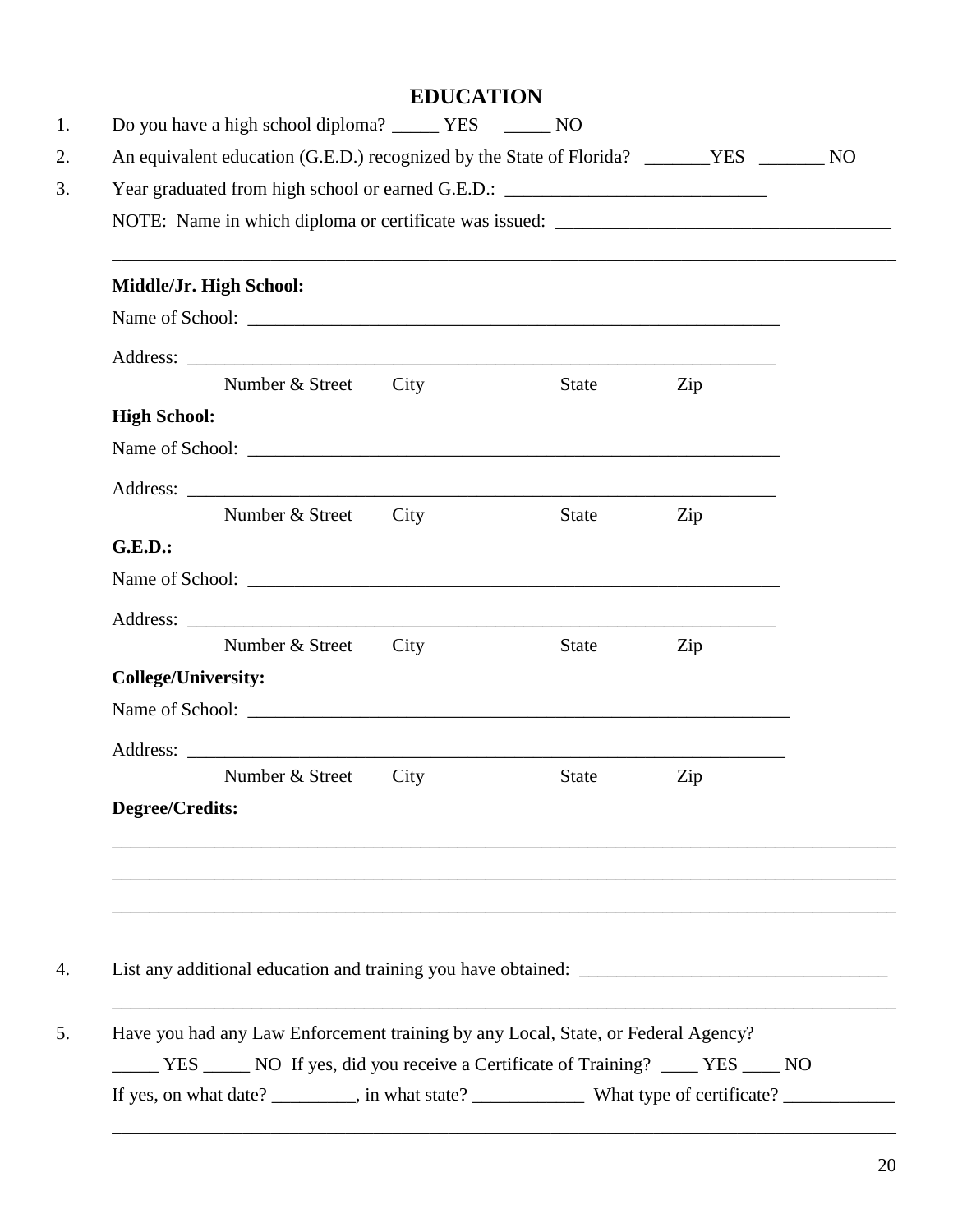#### **EMPLOYMENT**

| Have you ever worked for or applied for employment with the Ocoee Police Department before?                                                                                                   |
|-----------------------------------------------------------------------------------------------------------------------------------------------------------------------------------------------|
|                                                                                                                                                                                               |
| Have you ever applied to any other Law Enforcement Agency? ____ YES ____ NO                                                                                                                   |
|                                                                                                                                                                                               |
| Are you currently on any eligibility list? ________ YES _______ NO                                                                                                                            |
|                                                                                                                                                                                               |
| Have you ever been involuntarily terminated from employment or asked to resign from a job?                                                                                                    |
| Have you ever been disciplined by your current or previous employers? (If discipline was by a law<br>enforcement agency, refer to law enforcement experience questions.) ______ YES ______ NO |
| Have you ever resigned or been given the opportunity to resign from a job in which you were under<br>investigation for policy violation or misconduct? ______ YES _______ NO                  |
| Did you ever attend a Police Academy that you did not graduate from or receive a certificate of                                                                                               |
| Have you ever falsified employment applications, work records, time sheets, any reports, tax returns, or                                                                                      |
| any other official or government report or records? _____ YES ______ NO                                                                                                                       |
|                                                                                                                                                                                               |
| Have you ever had any professional or required certification or license suspended, revoked, decertified,                                                                                      |
|                                                                                                                                                                                               |

\_\_\_\_\_\_\_\_\_\_\_\_\_\_\_\_\_\_\_\_\_\_\_\_\_\_\_\_\_\_\_\_\_\_\_\_\_\_\_\_\_\_\_\_\_\_\_\_\_\_\_\_\_\_\_\_\_\_\_\_\_\_\_\_\_\_\_\_\_\_\_\_\_\_\_\_\_\_\_\_\_\_\_\_

NOTE: If while participating in the Ocoee Police Department's selection process you become involved with a law enforcement or security agency for any reason, you are required to immediately notify the department of this involvement at the beginning of the next working day.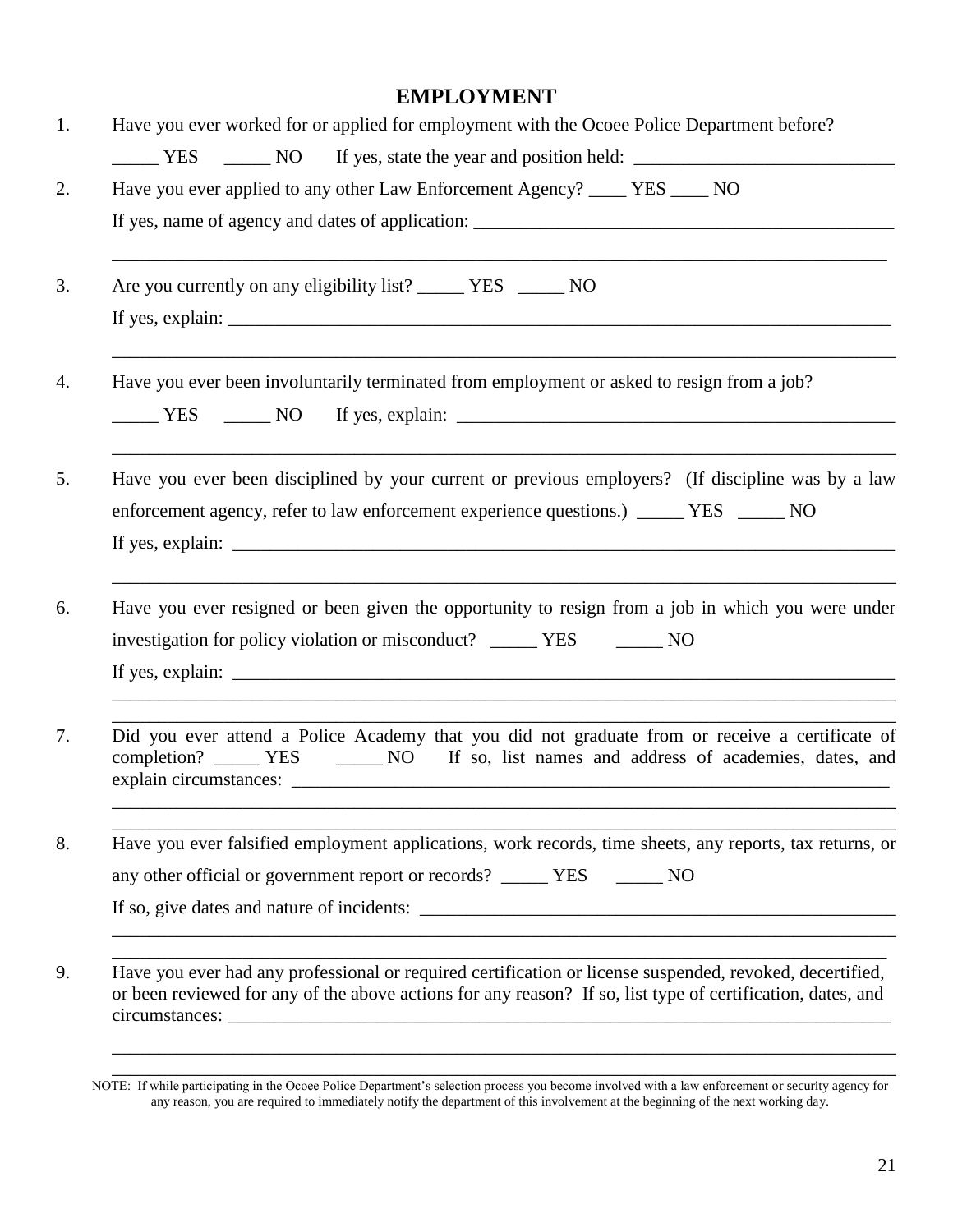#### **QUESTIONS FOR CURRENT OR FORMER LAW ENFORCEMENT OFFICERS**

If you answer "Yes" to any of the following questions, please explain and provide details to include where you were employed at the time and the date of occurrence. Use additional paper or the back of this questionnaire if necessary.

| Have you ever been the subject of an Internal Investigation? If yes, list in chronological order, short<br>,我们也不会有什么。""我们的人,我们也不会有什么?""我们的人,我们也不会有什么?""我们的人,我们也不会有什么?""我们的人,我们也不会有什么?""我们的人                                                                                            |
|----------------------------------------------------------------------------------------------------------------------------------------------------------------------------------------------------------------------------------------------------------------------------------------|
| Do you have any active or pending Internal Investigations or discipline? ___________________________                                                                                                                                                                                   |
| Have you ever been disciplined as a Law Enforcement Officer? Please include oral & written<br>reprimands, suspensions, and anything that was purged from your file? _____________________________<br>,我们也不能在这里的时候,我们也不能在这里的时候,我们也不能会在这里的时候,我们也不能会在这里的时候,我们也不能会在这里的时候,我们也不能会在这里的时候,我们也不 |
| ,我们也不能在这里的时候,我们也不能在这里的时候,我们也不能会在这里的时候,我们也不能会在这里的时候,我们也不能会在这里的时候,我们也不能会在这里的时候,我们也不                                                                                                                                                                                                      |
| As a Law Enforcement Officer, have you ever engaged in any sexual act while on duty? If so, explain?                                                                                                                                                                                   |
| Have you ever been involved in any shooting incident?                                                                                                                                                                                                                                  |
|                                                                                                                                                                                                                                                                                        |
| Have you ever been involved in any on-duty motor vehicle accident? Please list each one and who was                                                                                                                                                                                    |
| Have you ever removed, destroyed, or altered police records or files? ______________________________                                                                                                                                                                                   |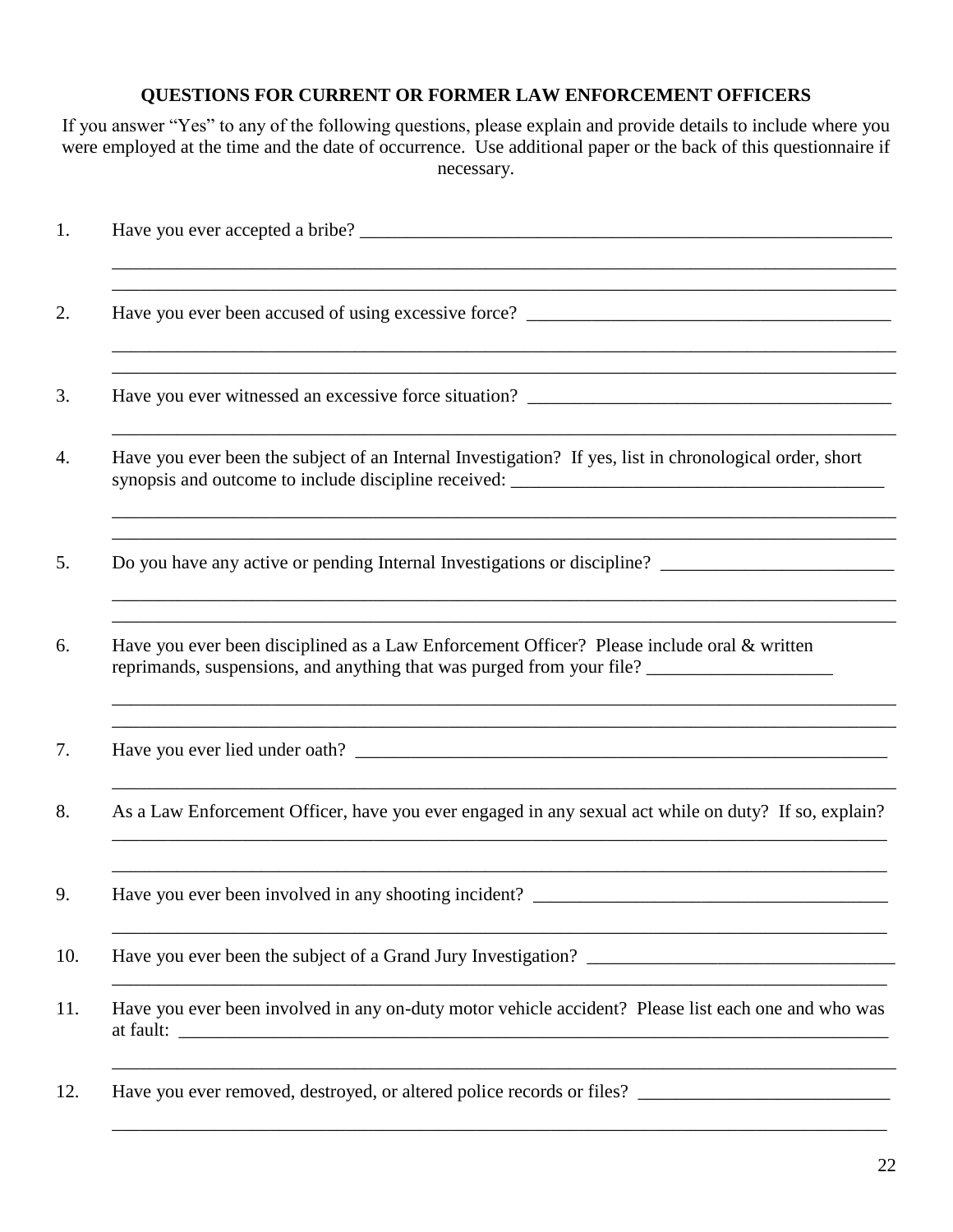- 13. Have you ever had any sexual involvement with a juvenile?
- 14. Since becoming a Law Enforcement Officer, have you used any illegal drugs?
- 15. Have you ever falsified any type of official report? \_\_\_\_\_\_\_\_\_\_\_\_\_\_\_\_\_\_\_\_\_\_\_\_\_\_\_\_\_\_\_\_\_\_\_\_\_\_\_\_\_\_
- 16. Have you ever taken anything from a place that had already been burglarized? Please give dollar amount and list items:

\_\_\_\_\_\_\_\_\_\_\_\_\_\_\_\_\_\_\_\_\_\_\_\_\_\_\_\_\_\_\_\_\_\_\_\_\_\_\_\_\_\_\_\_\_\_\_\_\_\_\_\_\_\_\_\_\_\_\_\_\_\_\_\_\_\_\_\_\_\_\_\_\_\_\_\_\_\_\_\_\_\_\_\_

\_\_\_\_\_\_\_\_\_\_\_\_\_\_\_\_\_\_\_\_\_\_\_\_\_\_\_\_\_\_\_\_\_\_\_\_\_\_\_\_\_\_\_\_\_\_\_\_\_\_\_\_\_\_\_\_\_\_\_\_\_\_\_\_\_\_\_\_\_\_\_\_\_\_\_\_\_\_\_\_\_\_\_\_

\_\_\_\_\_\_\_\_\_\_\_\_\_\_\_\_\_\_\_\_\_\_\_\_\_\_\_\_\_\_\_\_\_\_\_\_\_\_\_\_\_\_\_\_\_\_\_\_\_\_\_\_\_\_\_\_\_\_\_\_\_\_\_\_\_\_\_\_\_\_\_\_\_\_\_\_\_\_\_\_\_\_\_\_

\_\_\_\_\_\_\_\_\_\_\_\_\_\_\_\_\_\_\_\_\_\_\_\_\_\_\_\_\_\_\_\_\_\_\_\_\_\_\_\_\_\_\_\_\_\_\_\_\_\_\_\_\_\_\_\_\_\_\_\_\_\_\_\_\_\_\_\_\_\_\_\_\_\_\_\_\_\_\_\_\_\_\_\_

\_\_\_\_\_\_\_\_\_\_\_\_\_\_\_\_\_\_\_\_\_\_\_\_\_\_\_\_\_\_\_\_\_\_\_\_\_\_\_\_\_\_\_\_\_\_\_\_\_\_\_\_\_\_\_\_\_\_\_\_\_\_\_\_\_\_\_\_\_\_\_\_\_\_\_\_\_\_\_\_\_\_\_\_ \_\_\_\_\_\_\_\_\_\_\_\_\_\_\_\_\_\_\_\_\_\_\_\_\_\_\_\_\_\_\_\_\_\_\_\_\_\_\_\_\_\_\_\_\_\_\_\_\_\_\_\_\_\_\_\_\_\_\_\_\_\_\_\_\_\_\_\_\_\_\_\_\_\_\_\_\_\_\_\_\_\_\_\_

\_\_\_\_\_\_\_\_\_\_\_\_\_\_\_\_\_\_\_\_\_\_\_\_\_\_\_\_\_\_\_\_\_\_\_\_\_\_\_\_\_\_\_\_\_\_\_\_\_\_\_\_\_\_\_\_\_\_\_\_\_\_\_\_\_\_\_\_\_\_\_\_\_\_\_\_\_\_\_\_\_\_\_\_ \_\_\_\_\_\_\_\_\_\_\_\_\_\_\_\_\_\_\_\_\_\_\_\_\_\_\_\_\_\_\_\_\_\_\_\_\_\_\_\_\_\_\_\_\_\_\_\_\_\_\_\_\_\_\_\_\_\_\_\_\_\_\_\_\_\_\_\_\_\_\_\_\_\_\_\_\_\_\_\_\_\_\_\_

- 17. Have you ever taken any item from an investigative scene? \_\_\_\_\_\_\_\_\_\_\_\_\_\_\_\_\_\_\_\_\_\_\_\_\_\_\_\_\_\_\_\_\_\_\_
- 18. Has your police certification ever been suspended, revoked, decertified, or been reviewed for any of the above actions, for any reason? (This means any police certification you have ever held, in any state.) If so, list dates, jurisdiction occurred, type of action, and disposition: \_\_\_\_\_\_\_\_\_\_\_\_\_\_\_\_\_\_\_\_\_\_\_\_\_\_\_\_\_
- 19. Have you ever had any other professional or required certification or license suspended, revoked, decertified, or been reviewed for any of the above actions for any reason? If so, list type of certification, dates, and circumstances. \_\_\_\_\_\_\_\_\_\_\_\_\_\_\_\_\_\_\_\_\_\_\_\_\_\_\_\_\_\_\_\_\_\_\_\_\_\_\_\_\_\_\_\_\_\_\_\_\_\_\_\_\_\_\_\_\_\_\_\_\_\_\_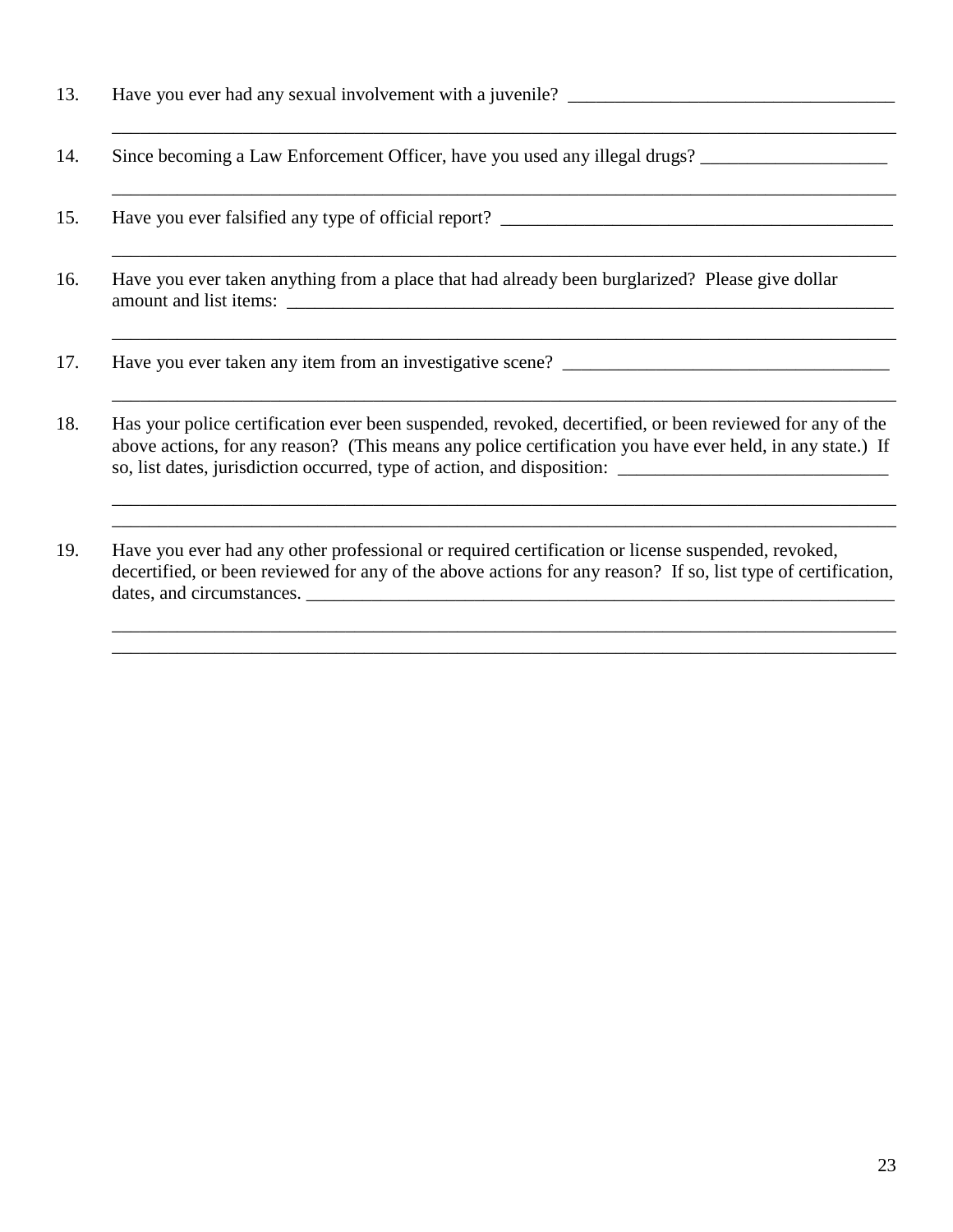#### **RESIDENCES**

List the name and age of any adults currently residing with you. (Include spouse, relatives, anyone over 18 years of age) **\_\_\_\_\_\_\_\_\_\_\_\_\_\_\_\_\_\_\_\_\_\_\_\_\_\_\_\_\_\_\_\_\_\_\_\_\_\_\_\_\_\_\_\_\_\_\_\_\_\_\_\_\_\_\_\_\_\_\_\_\_\_\_\_\_\_\_\_\_\_\_\_\_\_\_\_\_\_\_**

List chronologically your residences since you were 18 years old, beginning with your current address. Should you need further space, use the back of the page.

|       | Street        | City                                                                                                                                                                                                                                                 | State | Zip |
|-------|---------------|------------------------------------------------------------------------------------------------------------------------------------------------------------------------------------------------------------------------------------------------------|-------|-----|
|       |               | RENT: _____ OWN: _____ PARENTS RESIDENCE _____ YES _____ NO                                                                                                                                                                                          |       |     |
|       |               | FROM: The contract of the contract of the contract of the contract of the contract of the contract of the contract of the contract of the contract of the contract of the contract of the contract of the contract of the cont<br><b>TO: Present</b> |       |     |
|       |               |                                                                                                                                                                                                                                                      |       |     |
|       | <b>Street</b> | City                                                                                                                                                                                                                                                 | State | Zip |
|       |               | RENT: _____ OWN: _____ PARENTS RESIDENCE _____ YES _____ NO                                                                                                                                                                                          |       |     |
|       |               |                                                                                                                                                                                                                                                      |       |     |
|       |               | <b>FORMER ADDRESS:</b> The state of the state of the state of the state of the state of the state of the state of the state of the state of the state of the state of the state of the state of the state of the state of the state                  |       |     |
|       | Street        | City                                                                                                                                                                                                                                                 | State | Zip |
|       |               | RENT: _____ OWN: _____ PARENTS RESIDENCE _____ YES _____ NO                                                                                                                                                                                          |       |     |
|       |               | FROM: TO: TO:                                                                                                                                                                                                                                        |       |     |
|       |               |                                                                                                                                                                                                                                                      |       |     |
|       | <b>Street</b> | City                                                                                                                                                                                                                                                 | State | Zip |
|       |               | RENT: _____ OWN: _____ PARENTS RESIDENCE _____ YES _____ NO                                                                                                                                                                                          |       |     |
|       |               |                                                                                                                                                                                                                                                      |       |     |
|       |               |                                                                                                                                                                                                                                                      |       |     |
|       | Street        | City                                                                                                                                                                                                                                                 | State | Zip |
|       |               | RENT: _____ OWN: _____ PARENTS RESIDENCE _____ YES _____ NO                                                                                                                                                                                          |       |     |
|       |               | FROM: TO: TO:                                                                                                                                                                                                                                        |       |     |
|       |               |                                                                                                                                                                                                                                                      |       |     |
|       | <b>Street</b> | City                                                                                                                                                                                                                                                 | State | Zip |
|       |               | RENT: _____ OWN: _____ PARENTS RESIDENCE _____ YES _____ NO                                                                                                                                                                                          |       |     |
| FROM: |               | $\begin{tabular}{c} TO: \begin{tabular}{@{}c@{}} \quad \quad & \quad \quad & \quad \quad & \quad \quad \\ \hline \end{tabular} \end{tabular}$                                                                                                        |       |     |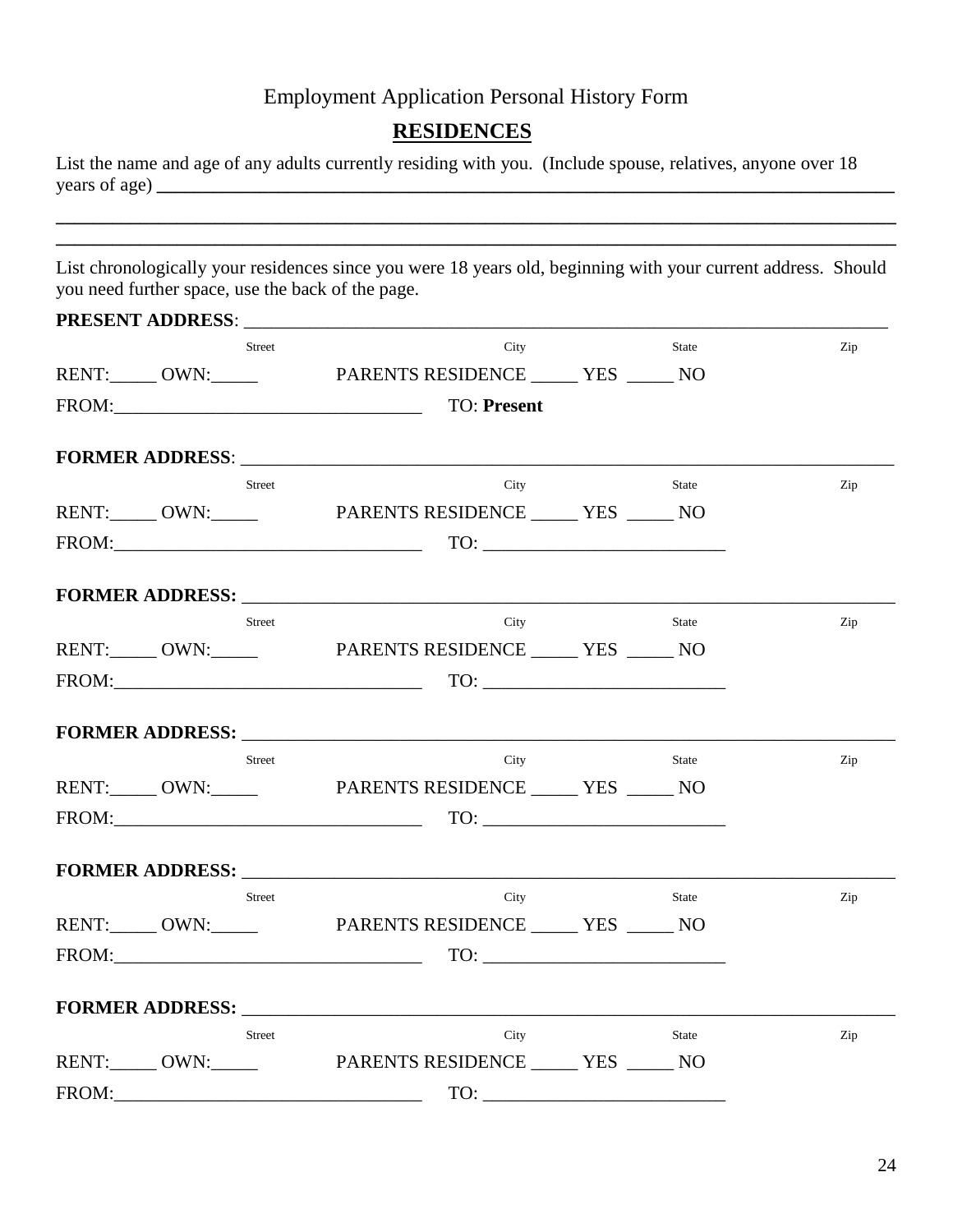|                        | <b>Street</b> | City                                                                                                                                                                                                                                                                                                                                                                                                                                                                                                                                                                      | <b>State</b> | Zip |
|------------------------|---------------|---------------------------------------------------------------------------------------------------------------------------------------------------------------------------------------------------------------------------------------------------------------------------------------------------------------------------------------------------------------------------------------------------------------------------------------------------------------------------------------------------------------------------------------------------------------------------|--------------|-----|
|                        |               | RENT: _____ OWN: _____ PARENTS RESIDENCE _____ YES _____ NO                                                                                                                                                                                                                                                                                                                                                                                                                                                                                                               |              |     |
|                        |               | $TOS$ FROM: $TOS$                                                                                                                                                                                                                                                                                                                                                                                                                                                                                                                                                         |              |     |
|                        |               |                                                                                                                                                                                                                                                                                                                                                                                                                                                                                                                                                                           |              |     |
|                        |               | <b>FORMER ADDRESS:</b>                                                                                                                                                                                                                                                                                                                                                                                                                                                                                                                                                    |              |     |
|                        | Street        | City                                                                                                                                                                                                                                                                                                                                                                                                                                                                                                                                                                      | State        | Zip |
|                        |               | RENT: OWN: PARENTS RESIDENCE _____ YES _____ NO                                                                                                                                                                                                                                                                                                                                                                                                                                                                                                                           |              |     |
|                        |               | $TQ: \underline{\hspace{1cm}} \qquad TQ: \underline{\hspace{1cm}} \qquad \qquad TQ: \underline{\hspace{1cm}} \qquad \qquad TQ: \underline{\hspace{1cm}} \qquad \qquad TQ: \underline{\hspace{1cm}} \qquad \qquad TQ: \underline{\hspace{1cm}} \qquad \qquad TQ: \underline{\hspace{1cm}} \qquad \qquad TQ: \underline{\hspace{1cm}} \qquad \qquad TQ: \underline{\hspace{1cm}} \qquad \qquad TQ: \underline{\hspace{1cm}} \qquad \qquad TQ: \underline{\hspace{1cm}} \qquad \qquad TQ: \underline{\hspace{1cm}} \qquad \qquad TQ: \underline{\hs$                         |              |     |
|                        |               |                                                                                                                                                                                                                                                                                                                                                                                                                                                                                                                                                                           |              |     |
|                        |               |                                                                                                                                                                                                                                                                                                                                                                                                                                                                                                                                                                           |              |     |
|                        | <b>Street</b> | City<br>RENT: _____ OWN: _____ PARENTS RESIDENCE _____ YES _____ NO                                                                                                                                                                                                                                                                                                                                                                                                                                                                                                       | <b>State</b> | Zip |
|                        |               |                                                                                                                                                                                                                                                                                                                                                                                                                                                                                                                                                                           |              |     |
|                        |               |                                                                                                                                                                                                                                                                                                                                                                                                                                                                                                                                                                           |              |     |
|                        |               | FORMER ADDRESS: North and the second state of the second state of the second state of the second state of the second state of the second state of the second state of the second state of the second state of the second state                                                                                                                                                                                                                                                                                                                                            |              |     |
|                        | <b>Street</b> | City                                                                                                                                                                                                                                                                                                                                                                                                                                                                                                                                                                      | State        | Zip |
|                        |               | RENT: OWN: PARENTS RESIDENCE _____ YES _____ NO                                                                                                                                                                                                                                                                                                                                                                                                                                                                                                                           |              |     |
|                        |               | $\text{FROM:}\n \begin{tabular}{c c c c} \hline \multicolumn{3}{c}{\text{FROM:}} \multicolumn{3}{c}{\text{FROM:}} \multicolumn{3}{c}{\text{FROM:}} \multicolumn{3}{c}{\text{FROM:}} \multicolumn{3}{c}{\text{FROM:}} \multicolumn{3}{c}{\text{FOM:}} \multicolumn{3}{c}{\text{FOM:}} \multicolumn{3}{c}{\text{FOM:}} \multicolumn{3}{c}{\text{FOM:}} \multicolumn{3}{c}{\text{FOM:}} \multicolumn{3}{c}{\text{FOM:}} \multicolumn{3}{c}{\text{FOM:}} \multic$                                                                                                             |              |     |
|                        |               |                                                                                                                                                                                                                                                                                                                                                                                                                                                                                                                                                                           |              |     |
|                        |               |                                                                                                                                                                                                                                                                                                                                                                                                                                                                                                                                                                           |              |     |
|                        | Street        | City                                                                                                                                                                                                                                                                                                                                                                                                                                                                                                                                                                      | <b>State</b> | Zip |
|                        |               | RENT: OWN: PARENTS RESIDENCE _____ YES _____ NO                                                                                                                                                                                                                                                                                                                                                                                                                                                                                                                           |              |     |
|                        |               | $\begin{tabular}{c} TO: \begin{tabular}{@{}c@{}} \quad {\bf \footnotesize{LO}}: & \quad {\bf \footnotesize{LO}}: & \quad {\bf \footnotesize{LO}}: & \quad {\bf \footnotesize{LO}}: & \quad {\bf \footnotesize{LO}}: & \quad {\bf \footnotesize{LO}}: & \quad {\bf \footnotesize{LO}}: & \quad {\bf \footnotesize{LO}}: & \quad {\bf \footnotesize{LO}}: & \quad {\bf \footnotesize{LO}}: & \quad {\bf \footnotesize{LO}}: & \quad {\bf \footnotesize{LO}}: & \quad {\bf \footnotesize{LO}}: & \quad {\bf \footnotesize{LO}}: & \quad {\bf \footnotesize{LO}}: & \quad {\$ |              |     |
|                        |               |                                                                                                                                                                                                                                                                                                                                                                                                                                                                                                                                                                           |              |     |
|                        |               | FORMER ADDRESS: North Contract of the Second Second Second Second Second Second Second Second Second Second Second Second Second Second Second Second Second Second Second Second Second Second Second Second Second Second Se                                                                                                                                                                                                                                                                                                                                            |              |     |
|                        | <b>Street</b> | City                                                                                                                                                                                                                                                                                                                                                                                                                                                                                                                                                                      | <b>State</b> | Zip |
|                        |               | RENT: _____ OWN: _____ PARENTS RESIDENCE _____ YES _____ NO                                                                                                                                                                                                                                                                                                                                                                                                                                                                                                               |              |     |
|                        |               | $\begin{tabular}{c} TO: \begin{tabular}{@{}c@{}} \quad \quad & \quad \quad & \quad \quad & \quad \quad \\ \hline \end{tabular} \end{tabular}$                                                                                                                                                                                                                                                                                                                                                                                                                             |              |     |
|                        |               |                                                                                                                                                                                                                                                                                                                                                                                                                                                                                                                                                                           |              |     |
|                        |               | FORMER ADDRESS: North and the set of the set of the set of the set of the set of the set of the set of the set of the set of the set of the set of the set of the set of the set of the set of the set of the set of the set o                                                                                                                                                                                                                                                                                                                                            |              |     |
|                        | <b>Street</b> | City                                                                                                                                                                                                                                                                                                                                                                                                                                                                                                                                                                      | <b>State</b> | Zip |
| RENT:______ OWN:______ |               | PARENTS RESIDENCE _______ YES ______ NO                                                                                                                                                                                                                                                                                                                                                                                                                                                                                                                                   |              |     |
|                        |               | FROM:                                                                                                                                                                                                                                                                                                                                                                                                                                                                                                                                                                     |              |     |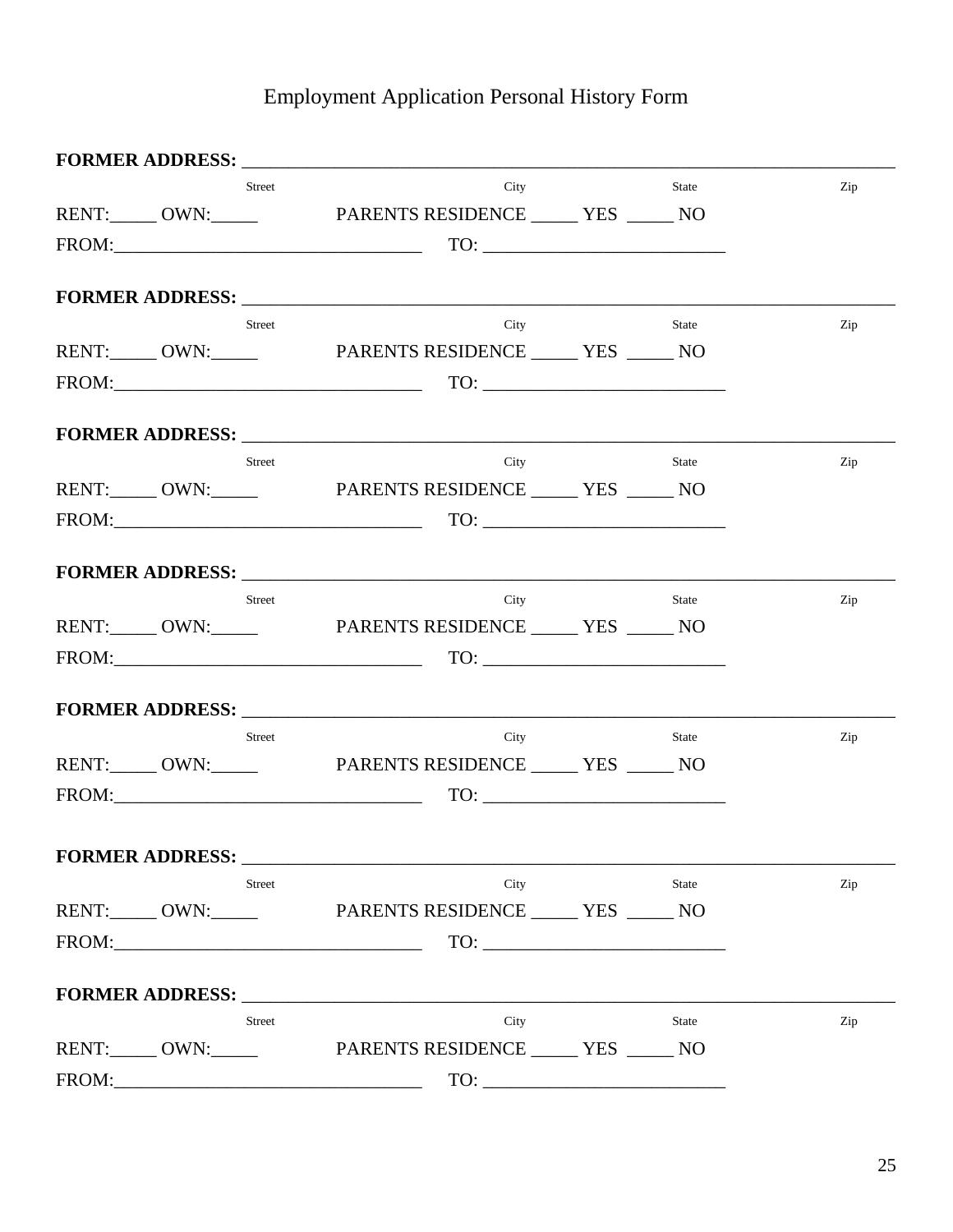#### **EMPLOYMENT**

(For Past 18 Years)

(Include Military Service, Part-Time Work, Self Employment, and periods of Unemployment. Account for all time.)

## **PRESENT EMPLOYER**

| <b>Street Number</b>                      | City | <b>State</b>        | Zip |
|-------------------------------------------|------|---------------------|-----|
| Beginning Employment Date: ______________ |      |                     |     |
|                                           |      |                     |     |
|                                           |      |                     |     |
|                                           |      |                     |     |
|                                           |      |                     |     |
|                                           |      |                     |     |
|                                           |      |                     |     |
|                                           |      |                     |     |
|                                           |      | PREVIOUS EMPLOYER   |     |
|                                           |      |                     |     |
|                                           |      |                     |     |
|                                           |      |                     |     |
| <b>Street Number</b>                      | City | <b>State</b><br>Zip |     |
| Beginning Employment Date: ______________ |      |                     |     |
|                                           |      |                     |     |
|                                           |      |                     |     |
|                                           |      |                     |     |
|                                           |      |                     |     |
|                                           |      |                     |     |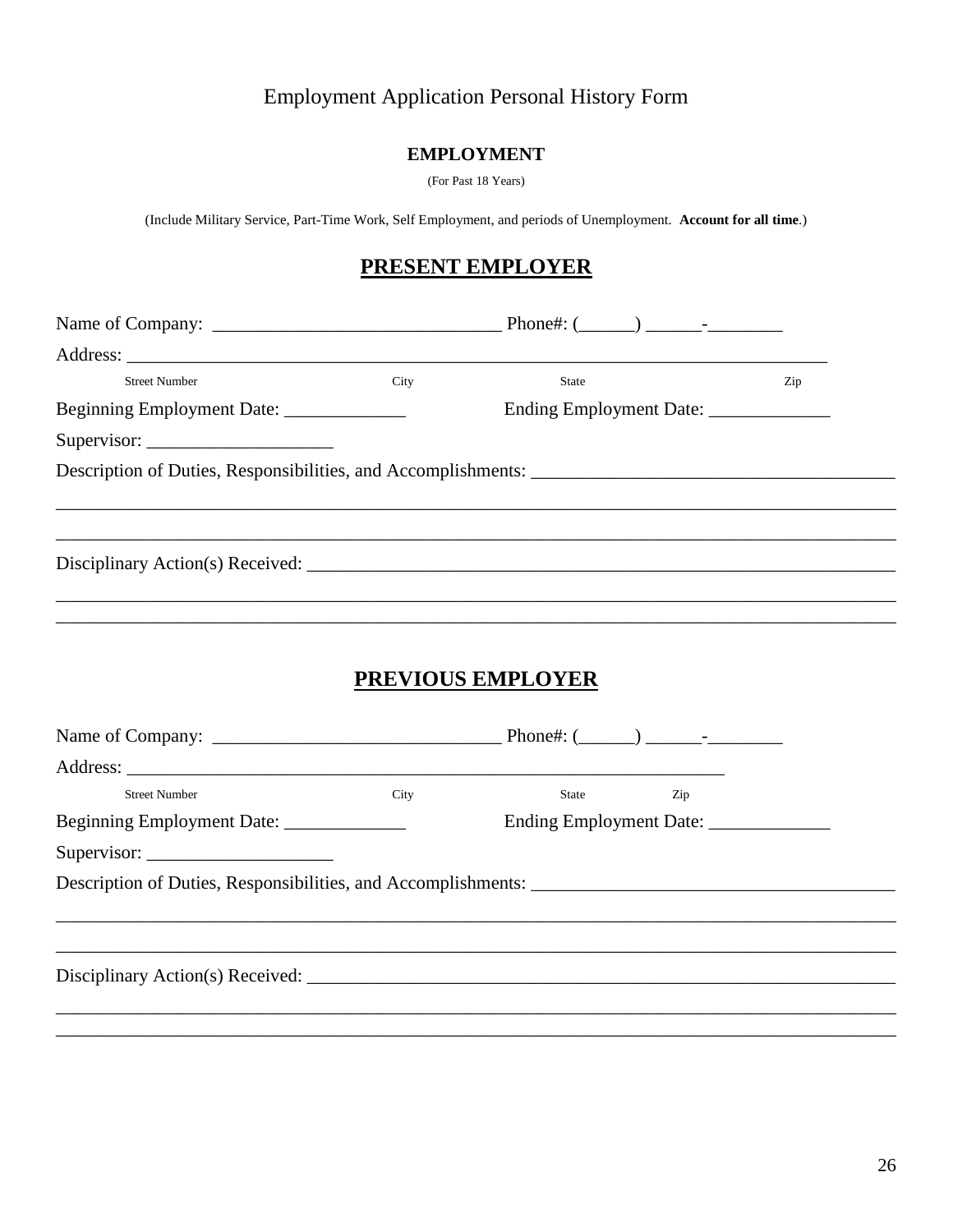## **PREVIOUS EMPLOYER**

| <b>Street Number</b>                                                                                                                                                                                                                                                                                                                                                                                                | City | State                                  | Zip |  |
|---------------------------------------------------------------------------------------------------------------------------------------------------------------------------------------------------------------------------------------------------------------------------------------------------------------------------------------------------------------------------------------------------------------------|------|----------------------------------------|-----|--|
| Beginning Employment Date: ______________                                                                                                                                                                                                                                                                                                                                                                           |      | Ending Employment Date: ______________ |     |  |
| Supervisor: $\frac{1}{\sqrt{1-\frac{1}{2}}}\frac{1}{\sqrt{1-\frac{1}{2}}}\frac{1}{\sqrt{1-\frac{1}{2}}}\frac{1}{\sqrt{1-\frac{1}{2}}}\frac{1}{\sqrt{1-\frac{1}{2}}}\frac{1}{\sqrt{1-\frac{1}{2}}}\frac{1}{\sqrt{1-\frac{1}{2}}}\frac{1}{\sqrt{1-\frac{1}{2}}}\frac{1}{\sqrt{1-\frac{1}{2}}}\frac{1}{\sqrt{1-\frac{1}{2}}}\frac{1}{\sqrt{1-\frac{1}{2}}}\frac{1}{\sqrt{1-\frac{1}{2}}}\frac{1}{\sqrt{1-\frac{1}{2}}$ |      |                                        |     |  |
| Description of Duties, Responsibilities, and Accomplishments:                                                                                                                                                                                                                                                                                                                                                       |      |                                        |     |  |
|                                                                                                                                                                                                                                                                                                                                                                                                                     |      |                                        |     |  |
|                                                                                                                                                                                                                                                                                                                                                                                                                     |      |                                        |     |  |
| Disciplinary Action(s) Received:                                                                                                                                                                                                                                                                                                                                                                                    |      |                                        |     |  |
|                                                                                                                                                                                                                                                                                                                                                                                                                     |      |                                        |     |  |

## **PREVIOUS EMPLOYER**

| <b>Street Number</b>                      | City | State | Zip                                     |  |
|-------------------------------------------|------|-------|-----------------------------------------|--|
| Beginning Employment Date: ______________ |      |       | Ending Employment Date: _______________ |  |
| Supervisor:                               |      |       |                                         |  |
|                                           |      |       |                                         |  |
|                                           |      |       |                                         |  |
|                                           |      |       |                                         |  |
|                                           |      |       |                                         |  |
|                                           |      |       |                                         |  |
|                                           |      |       |                                         |  |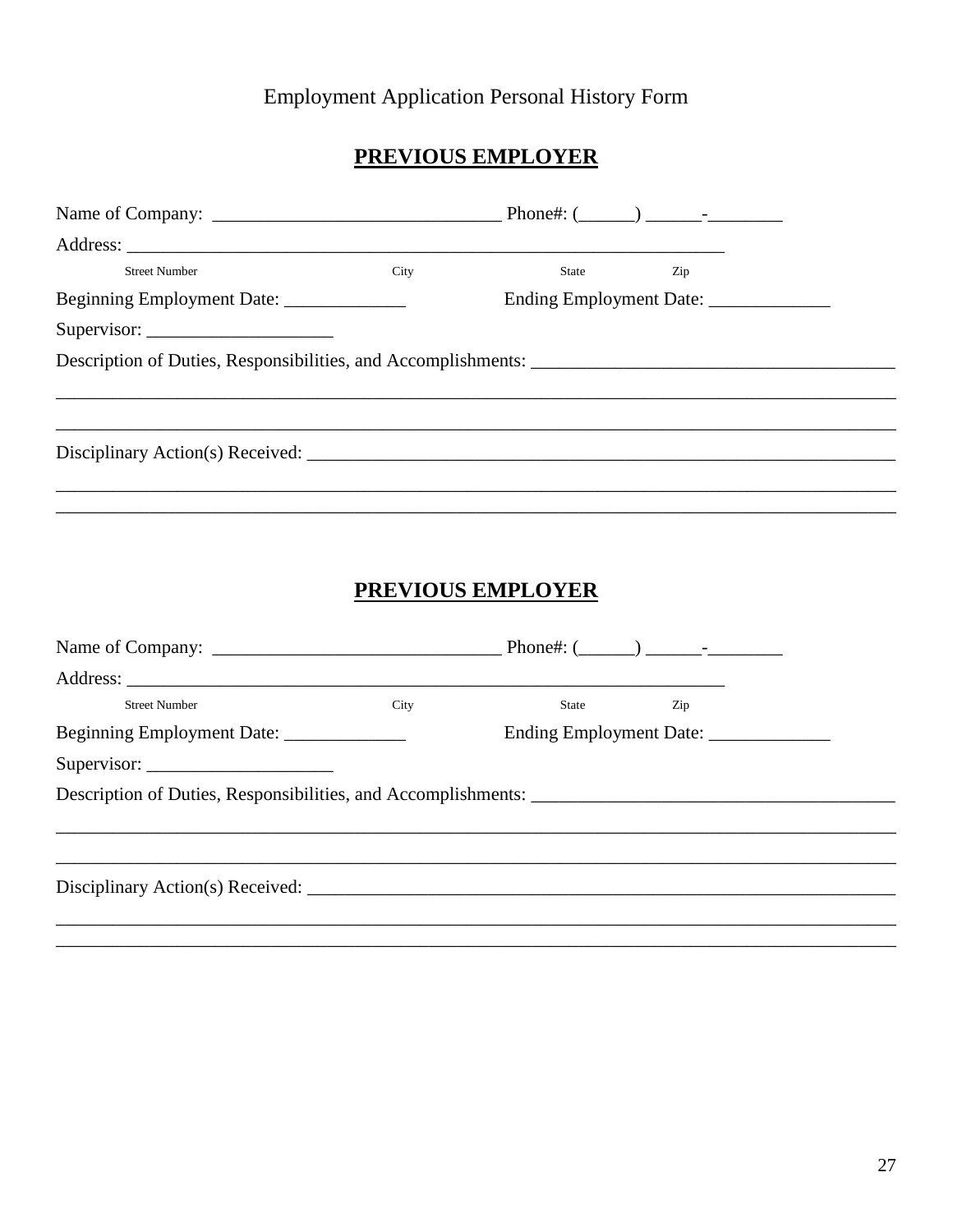### **EMPLOYMENT**

Note: If additional pages are needed beyond what is provided, please photocopy and complete.

## **PREVIOUS EMPLOYER**

| <b>Street Number</b>                      | City | <b>State</b> State State State State State State State State State State State State State State State State State State State State State State State State State State State State State State State State State State State Stat<br>Zip |  |
|-------------------------------------------|------|--------------------------------------------------------------------------------------------------------------------------------------------------------------------------------------------------------------------------------------------|--|
| Beginning Employment Date: ______________ |      | Ending Employment Date: ______________                                                                                                                                                                                                     |  |
|                                           |      |                                                                                                                                                                                                                                            |  |
|                                           |      |                                                                                                                                                                                                                                            |  |
|                                           |      | Disciplinary Action(s) Received: $\sqrt{ }$                                                                                                                                                                                                |  |
|                                           |      |                                                                                                                                                                                                                                            |  |
|                                           |      | PREVIOUS EMPLOYER                                                                                                                                                                                                                          |  |
|                                           |      |                                                                                                                                                                                                                                            |  |
| <b>Street Number</b>                      | City | State<br>Zip                                                                                                                                                                                                                               |  |
| Beginning Employment Date: ______________ |      |                                                                                                                                                                                                                                            |  |
|                                           |      |                                                                                                                                                                                                                                            |  |
|                                           |      |                                                                                                                                                                                                                                            |  |
|                                           |      |                                                                                                                                                                                                                                            |  |
|                                           |      |                                                                                                                                                                                                                                            |  |
|                                           |      |                                                                                                                                                                                                                                            |  |
|                                           |      |                                                                                                                                                                                                                                            |  |
|                                           |      |                                                                                                                                                                                                                                            |  |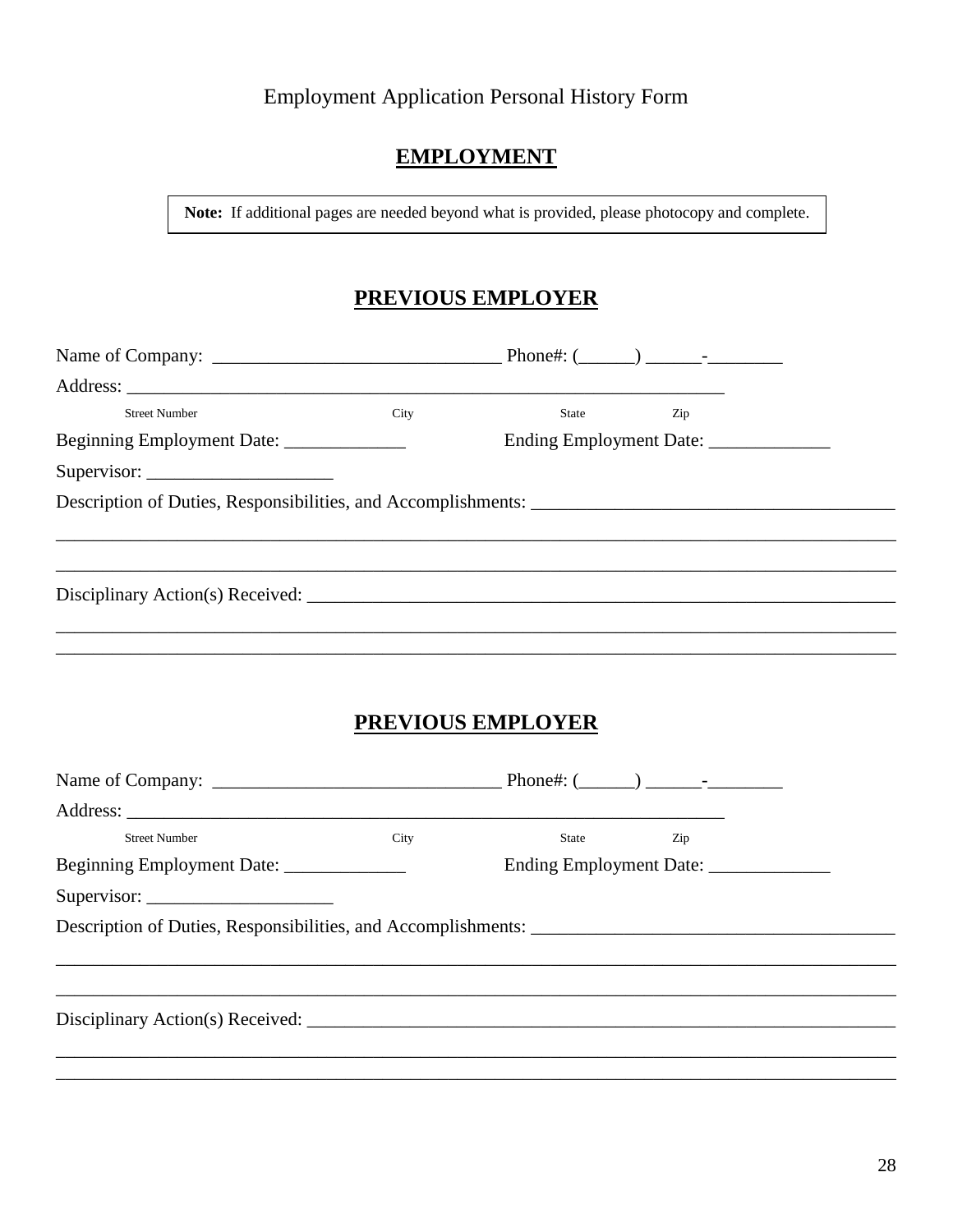## *PERSONAL REFERENCE*

| Home Address: |                       |      |                                                                                   |     |
|---------------|-----------------------|------|-----------------------------------------------------------------------------------|-----|
|               | <b>Street Address</b> | City | State                                                                             | Zip |
|               |                       |      |                                                                                   |     |
|               | <b>Street Address</b> | City | State                                                                             | Zip |
|               |                       |      | Home Phone: $(\_\_\_\_\_\_$ - Business Phone: $(\_\_\_\_\_\_$ -                   |     |
|               |                       |      | How long have you known this person: ________ Former co-worker or boss? _________ |     |

#### *PERSONAL REFERENCE*

|                   |                       |      |       | $Occupation: \_\_\_\_\_\_\_\_\_\_\_\_\_\_\_\_\_\_\_\_\_\_\_\_\_\_\_\_$            |
|-------------------|-----------------------|------|-------|-----------------------------------------------------------------------------------|
|                   |                       |      |       |                                                                                   |
|                   | <b>Street Address</b> | City | State | Zip                                                                               |
| Business Address: |                       |      |       |                                                                                   |
|                   | <b>Street Address</b> | City | State | Zip                                                                               |
|                   |                       |      |       |                                                                                   |
|                   |                       |      |       | How long have you known this person: ________ Former co-worker or boss? _________ |

## *PERSONAL REFERENCE*

| Home Address: |                       |      |                                                                                 |     |
|---------------|-----------------------|------|---------------------------------------------------------------------------------|-----|
|               | <b>Street Address</b> | City | State                                                                           | Zip |
|               |                       |      |                                                                                 |     |
|               | <b>Street Address</b> | City | State                                                                           | Zip |
|               |                       |      | Home Phone: $(\_\_\_\_)$ $\_\_\_\_$ - Business Phone: $(\_\_\_\_)$ $\_\_\_\_\_$ |     |
|               |                       |      | How long have you known this person: Former co-worker or boss?                  |     |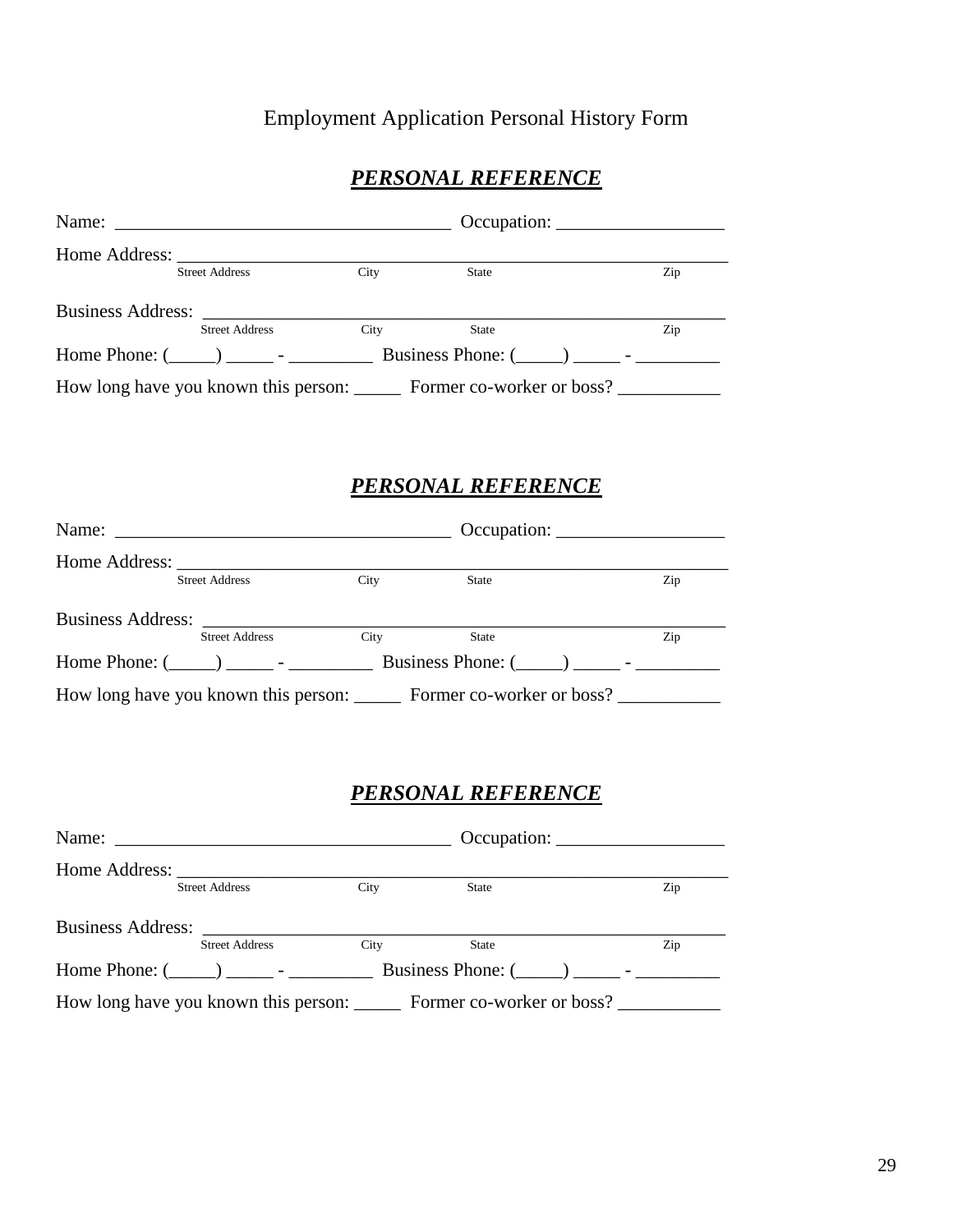**Note:** If additional pages are needed beyond what is provided, please photocopy and complete.

### *PERSONAL REFERENCE*

|                                                                                 |                                                                                         |             |                           |  | $Occupation: \_\_\_\_\_\_\_\_\_\_\_\_\_\_\_\_\_\_\_\_\_\_\_\_\_\_\_\_\_\_\_\_$   |  |  |
|---------------------------------------------------------------------------------|-----------------------------------------------------------------------------------------|-------------|---------------------------|--|----------------------------------------------------------------------------------|--|--|
|                                                                                 | <b>Street Address</b>                                                                   | <b>City</b> | <b>State</b>              |  | Zip                                                                              |  |  |
|                                                                                 |                                                                                         |             |                           |  |                                                                                  |  |  |
|                                                                                 | <b>Street Address</b>                                                                   | City        | <b>State</b>              |  | Zip                                                                              |  |  |
| Home Phone: $(\_\_\_\_)$ $\_\_\_\_$ - Business Phone: $(\_\_\_\_)$ $\_\_\_\_\_$ |                                                                                         |             |                           |  |                                                                                  |  |  |
|                                                                                 | How long have you known this person: ________ Former co-worker or boss? _______________ |             |                           |  |                                                                                  |  |  |
|                                                                                 |                                                                                         |             |                           |  |                                                                                  |  |  |
|                                                                                 |                                                                                         |             |                           |  |                                                                                  |  |  |
|                                                                                 |                                                                                         |             | <b>PERSONAL REFERENCE</b> |  |                                                                                  |  |  |
|                                                                                 |                                                                                         |             |                           |  | $Occupation: \_\_\_\_\_\_\_\_\_\_\_\_\_\_\_\_\_\_\_\_\_\_\_\_\_\_\_\_\_\_\_\_\_$ |  |  |
|                                                                                 |                                                                                         |             |                           |  |                                                                                  |  |  |
|                                                                                 | <b>Street Address</b>                                                                   | City        | <b>State</b>              |  | Zip                                                                              |  |  |

#### Business Address: \_\_\_\_\_\_\_\_\_\_\_\_\_\_\_\_\_\_\_\_\_\_\_\_\_\_\_\_\_\_\_\_\_\_\_\_\_\_\_\_\_\_\_\_\_\_\_\_\_\_\_\_\_\_\_\_ Street Address City State Zip Home Phone: (\_\_\_\_\_) \_\_\_\_\_ - \_\_\_\_\_\_\_\_\_ Business Phone: (\_\_\_\_\_) \_\_\_\_\_ - \_\_\_\_\_\_\_\_\_ How long have you known this person: \_\_\_\_\_\_ Former co-worker or boss? \_\_\_\_\_\_\_\_\_\_

#### *PERSONAL REFERENCE*

|                          |                       |      |                                                                                        | $Occupation: \_\_\_\_\_\_\_\_\_\_\_\_\_\_\_\_\_\_\_\_\_\_\_\_\_\_\_\_\_\_\_\_$ |
|--------------------------|-----------------------|------|----------------------------------------------------------------------------------------|--------------------------------------------------------------------------------|
| Home Address:            | <b>Street Address</b> | City | State                                                                                  | Zip                                                                            |
| <b>Business Address:</b> | <b>Street Address</b> | City | State                                                                                  | Zip                                                                            |
|                          |                       |      | Business Phone: $(\_\_)$ $\_\_$ -                                                      |                                                                                |
|                          |                       |      | How long have you known this person: ________ Former co-worker or boss? ______________ |                                                                                |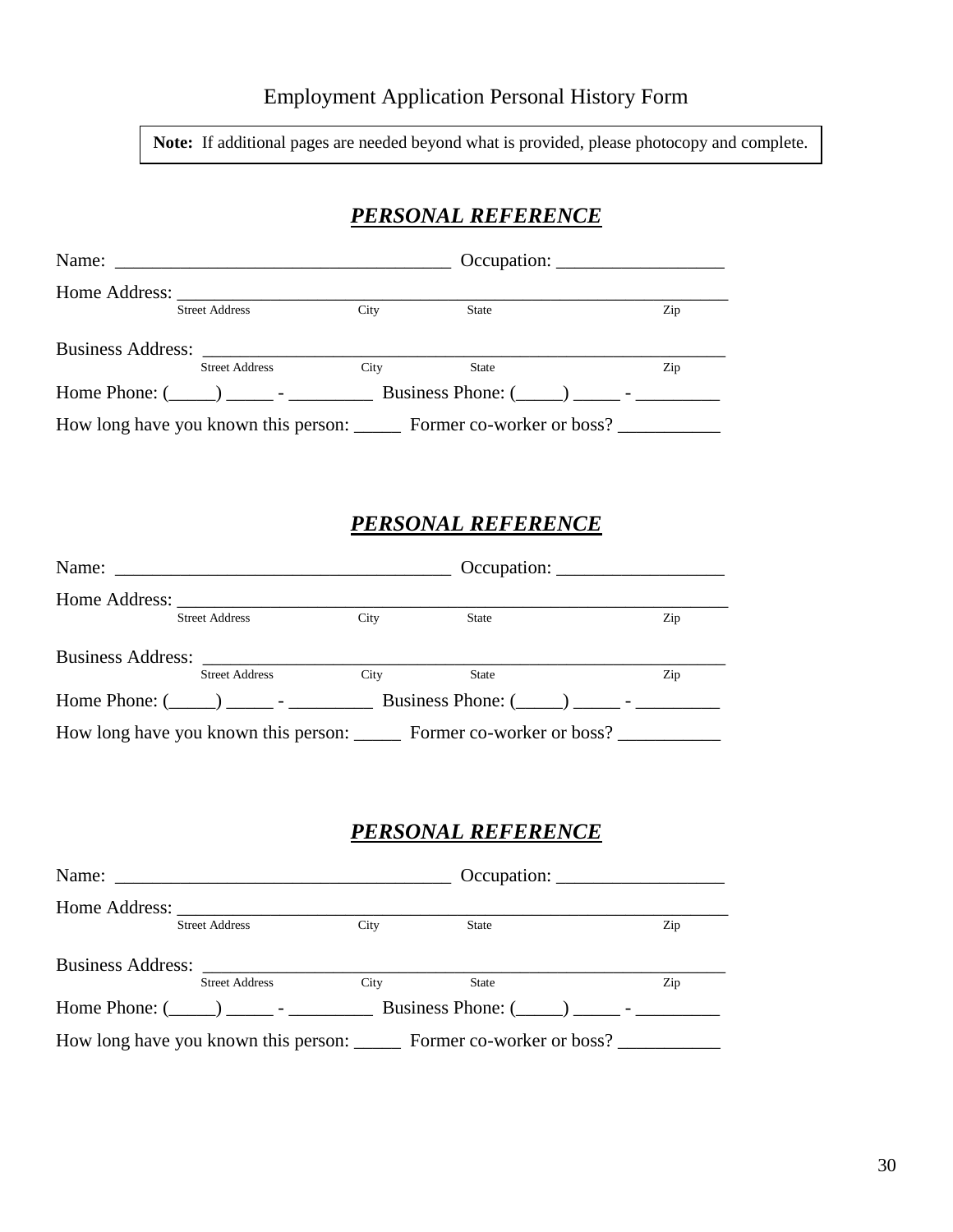## **OCOEE POLICE DEPARTMENT Employment Application Personal History Form**

#### **Applicant Affidavit Personal Employment**

I, \_\_\_\_\_\_\_\_\_\_\_\_\_\_\_\_\_\_\_\_\_\_\_\_\_\_\_, do swear or affirm that I am a citizen of the United States, by birth or naturalization, that I have never been convicted of a felony or a misdemeanor involving moral turpitude, that I have a valid high school diploma or it's equivalent, that my discharge (if any) from the Armed Forces was under honorable conditions, that I am of good moral character, that I have read all the information contained in this affidavit and my application for employment and that it is correct, and that all other information I furnished in conjunction with my application is true and correct.

> Signature of Applicant: \_\_\_\_\_\_\_\_\_\_\_\_\_\_\_\_\_\_\_\_\_\_\_\_\_\_\_\_\_\_\_\_\_ Date of Signature: \_\_\_\_\_\_\_\_\_\_\_\_\_\_\_\_\_\_\_\_\_\_\_\_\_\_\_\_\_\_\_\_\_\_\_\_\_\_

**STATE OF FLORIDA COUNTY OF \_\_\_\_\_\_\_\_\_\_\_\_\_\_\_\_\_\_\_\_\_\_**

The foregoing instrument was acknowledged before me, this \_\_\_\_\_\_\_\_\_\_\_\_, 20\_\_\_\_,

by \_\_\_\_\_\_\_\_\_\_\_\_\_\_\_\_\_\_\_\_\_\_\_\_\_\_\_\_\_\_\_\_\_, who is personally known to me or who has produced (Type of ID) as identification.

Signature of Person Taking Acknowledge

\_\_\_\_\_\_\_\_\_\_\_\_\_\_\_\_\_\_\_\_\_\_\_\_\_\_\_\_\_\_\_\_\_\_\_\_\_\_\_\_\_\_\_\_ Name of Acknowledger (typed, printed or stamped)

\_\_\_\_\_\_\_\_\_\_\_\_\_\_\_\_\_\_\_\_\_\_\_\_\_\_\_\_\_\_\_\_\_\_\_\_\_\_\_\_\_\_\_\_

\_\_\_\_\_\_\_\_\_\_\_\_\_\_\_\_\_\_\_\_\_\_\_\_\_\_\_\_\_\_\_\_\_\_\_\_\_\_\_\_\_\_\_\_

\_\_\_\_\_\_\_\_\_\_\_\_\_\_\_\_\_\_\_\_\_\_\_\_\_\_\_\_\_\_\_\_\_\_\_\_\_\_\_\_\_\_\_\_

Title/Rank

I.D. Number